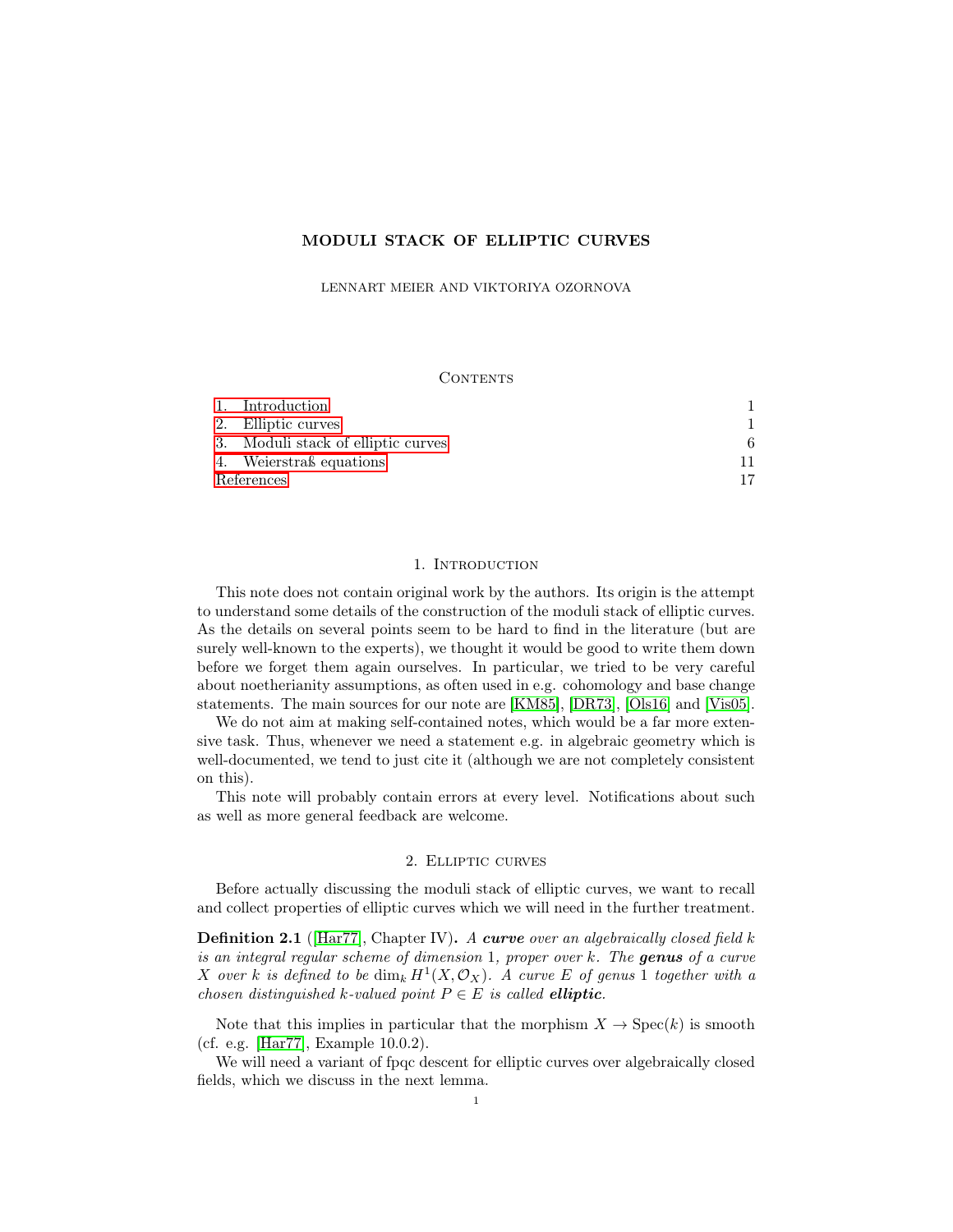**Lemma 2.2.** Let L be an algebraically closed field and  $k \subseteq L$  an algebraically closed field. Moreover, let the square



be cartesian. Then  $E'$  is a curve of genus g over L if and only if E is a curve of genus g over k.

In particular,  $(E', P')$  is an elliptic curve over L if and only if  $(E, P)$  is an elliptic curve over  $k$  for any choice of  $L$ - or  $k$ -valued point, respectively.

*Proof.* Note that f is an faithfully flat and quasi-compact morphism, thus p is proper or smooth if and only if  $q$  is proper or smooth, respectively, as shown in [\[Gro67\]](#page-16-5), Proposition 2.7.1, and Corollaire 17.7.3. By [\[Sta17,](#page-16-6) Tag 038H], E being irreducible is equivalent to  $E'$  being irreducible. Thus, by Example III.10.0.3 of [\[Har77\]](#page-16-4), both  $E$  and  $E'$  are regular integral schemes if one of them is, and by [\[Har77\]](#page-16-4), Proposition III.10.1, both of dimension 1 if one of them is.

Last we consider their genera. Using that by [\[Sta17,](#page-16-6) Tag 02KH], we have

$$
H^1(E, \mathcal{O}_E) \otimes_k L \cong H^1(E', \mathcal{O}_{E'}),
$$

so the genera of E and E' coincide; thus the claim.

**Definition 2.3** (cf. e.g. [\[Ols16\]](#page-16-3)). An elliptic curve over an arbitrary scheme S is a smooth proper morphism p:  $E \to S$  together with a chosen section  $e: S \to E$ so that the pullback of  $(E, e)$  to any geometric fiber is an elliptic curve.

The following easy (and well-known) observation will be helpful.

<span id="page-1-0"></span>**Lemma 2.4.** Let  $p: C \rightarrow S$  be a separated morphism of schemes with a right inverse  $e: S \to C$ . Then e is a closed immersion.

*Proof.* Indeed, by [\[Sta17,](#page-16-6) Tag 01W6], since p is separated and  $p \circ e = id_S$  is proper, we may conclude that  $e$  is proper. Since  $e$  has a left inverse, it is a monomorphism of schemes. Thus, by [\[Gro67\]](#page-16-5), Corollaire 18.12.6, it is a closed immersion.  $\square$ 

Observe that Lemma [2.4](#page-1-0) applies immediately to elliptic curves. Note that Lemma [2.4](#page-1-0) implies for an elliptic curve  $E$  over an algebraically closed field  $k$  that specifying a k-valued point is the same as specifying a closed point in  $E$  (since  $E$ is of finite type over  $Spec(k)$ .

Our goal will be to prove a descent property for elliptic curves with respect to fpqc morphisms. We will reduce it to a descent property of polarized schemes, which are roughly speaking schemes with certain additional line bundles which enable the "gluing".

In our case, we will use as suggested in [\[Ols16\]](#page-16-3), Section 13.1.4, the line bundle which deserves the name  $\mathcal{O}_E(-e)$  on E for  $(E, p, e)$  elliptic curve over S. This line bundle will be the inverse of the ideal sheaf of e. We will recall these notions and study the properties of such sheaves in the next lemmas.

<span id="page-1-1"></span>Before actually doing so, we will show that every elliptic curve is Zariski locally pulled back from an elliptic curve over a noetherian scheme. This is well-known and is an important tool for reducing problems about elliptic curves over arbitrary basis to elliptic curves over noetherian schemes.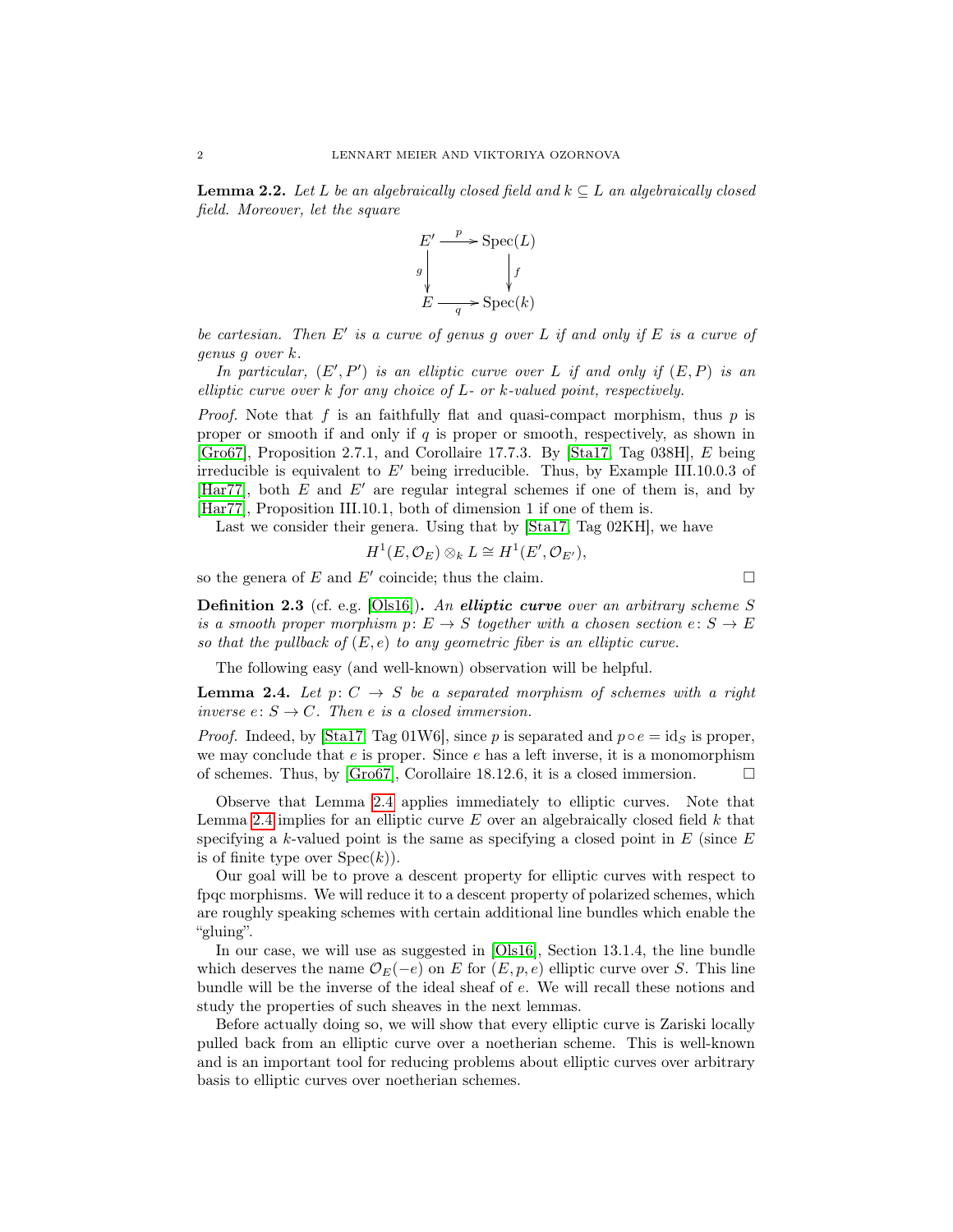### Lemma 2.5.

- (1) Let  $p: E \to \text{Spec}(R)$  be quasi-compact, separated smooth morphism of relative dimension 1. Then it is pulled back from such a morphism over noetherian affine scheme  $p_0: X_0 \to \text{Spec}(R_0)$ .
- (2) If p in addition has a section e:  $Spec(R) \rightarrow E$ , it can be arranged to be pulled back from a section  $Spec(R_0) \to X_0$ .
- (3) Let  $(E, p: E \to \text{Spec}(R), e)$  be an elliptic curve over an affine scheme. Then it is pulled back from an elliptic curve over noetherian affine scheme.
- *Proof.* (1) We can write the ring R as a filtered colimit over a poset I of subrings  $R_i$  which are finite type over  $\mathbb{Z}$ , so in particular noetherian, and thus  $Spec(R) \cong \lim_{k \to \infty} Spec(R_i)$  [\[GW10,](#page-16-7) Proposition 10.53].

So we are in the situation of [\[Sta17,](#page-16-6) Tag 01ZM]. By possibly restricting to a cofinal subset of I, we may assume I to have an initial object  $0 \in I$  and we might assume to have a morphism  $p_0: X_0 \to \text{Spec}(R_0)$  of finite presentation such that p is the pullback of  $p_0$  along the projection  $Spec(R) \to Spec(R_0)$ , which can in addition be assumed to be of finite presentation. Now we are in the situation of [\[Sta17,](#page-16-6) Tag 0C0C], so by possibly restricting to a cofinal subset of I again, we may assume that  $p_0$  is smooth. Next, we use [\[Gro67,](#page-16-5) Théorème 8.10.5], so by possibly restricting to a cofinal subset of I again, we may assume that  $p_0$  is separated.

- (2) Using [\[Sta17,](#page-16-6) Tag 01ZM] for morphisms, we obtain also a map  $e_0$ : Spec $(R_0) \rightarrow$  $X_0$  of schemes over  $Spec(R_0)$ , so a section of  $p_0$ , whose pullback to  $Spec(R)$ is precisely e.
- (3) Now we can apply [\[Sta17,](#page-16-6) Tag 0204] to conclude that we also may assume  $p_0$  to be proper. Since its pullback p is of relative dimension 1, so is  $p_0$ .

Our next goal is to show that the geometric fibers of  $p_0$  are connected. We can use [\[Sta17,](#page-16-6) Tag 0CC1] to conclude that the image of  $Spec(R)$  is dense in  $Spec(R_0)$  since  $R_0$  is a subring of R. Consider now any geometric point  $Spec(k) \rightarrow Spec(R_0)$ . Since  $R_0$  is a noetherian ring, this implies by [\[Sta17,](#page-16-6) Tag 01OZ] and [\[Sta17,](#page-16-6) Tag 04MF] that there is a connected open U containing the image of  $Spec(k)$ . Since it is open, the image of some point (and thus also of a geometric point) coming from  $R$ , so we have a commutative diagram



where L is some algebraically closed field. The pullback  $p_Y : Y := X_0 \times_{Spec(R_0)}$  $U \rightarrow U$  of  $p_0$  is now again a proper morphism with a section, smooth of relative dimension 1 over a noetherian connected scheme. Over the geometric point  $Spec(L) \to U$ , it is connected since by assumption  $(X_0 \times_{Spec(R_0)})$  $U \times_U \operatorname{Spec}(L) \cong E \times_{\operatorname{Spec}(R)} \operatorname{Spec}(L)$  is an elliptic curve over L.

Now consider the Stein factorization  $Y \to Y' \xrightarrow{g} U$  of the proper morphism of noetherian schemes  $p_Y : Y \to U$  (cf. [\[FGI](#page-16-8)+05], Theorem 8.2.12). By [\[Sta17,](#page-16-6) Tag 034E], the fibers of the smooth map  $p<sub>Y</sub>$  are geometrically reduced, so we can apply Proposition 8.5.16 of  $[FGI<sup>+</sup>05]$  $[FGI<sup>+</sup>05]$  to conclude that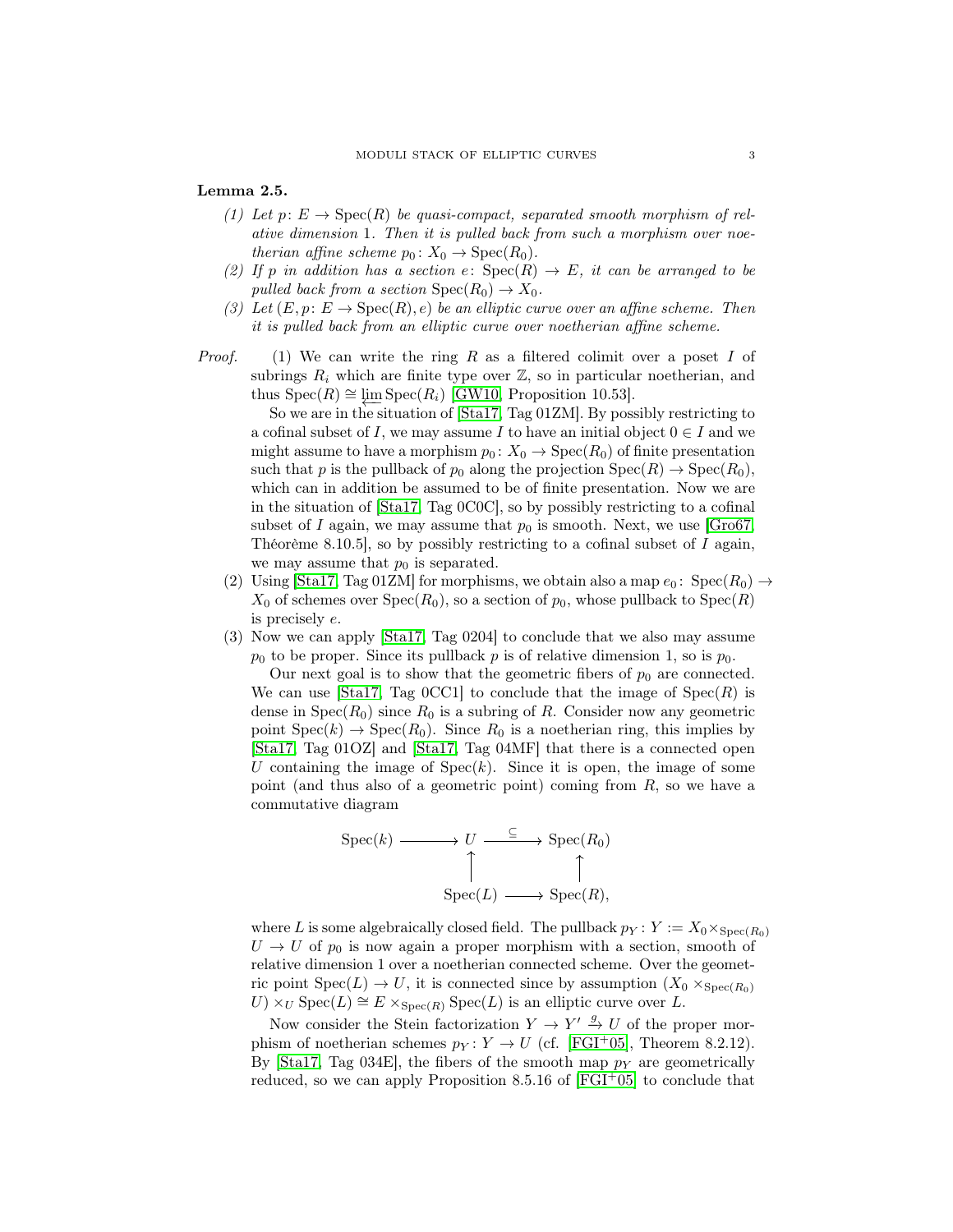$Y' \to U$  is étale. Thus also  $Y' \times_U \text{Spec } L \to \text{Spec } L$  is étale, and so  $Y' \times_U \text{Spec}(L)$  is a finite disjoint union of copies of  $\text{Spec}(L)$  (cf. [\[Sta17,](#page-16-6) Tag  $02GL$ ). Next, we know by Zariski's connectedness theorem ([\[FGI](#page-16-8)+05], Theorem 8.2.12) that the fibers of  $Y \to Y'$  are non-empty and connected. Since being non-empty is compatible with faithfully flat base change, we conclude that also the fibers of  $Y \times_U \operatorname{Spec}(L) \to Y' \times_U \operatorname{Spec}(L)$  are non-empty. Since  $Y \times_U \operatorname{Spec}(L)$  is connected, we conclude  $Y' \times_U \operatorname{Spec} L \cong \operatorname{Spec} L$ . Moreover, by definition of Stein factorization, the map  $g: Y' \to U$  is finite, thus we can apply [\[Sta17,](#page-16-6) Tag 02KB] to conclude that  $g_*\mathcal{O}_{Y'}$  is a vector bundle on U. Employing cohomology and base change [\[Sta17,](#page-16-6) Tag 02KG] and the fact that the pullback of g to  $Spec(L)$  is an isomorphism, we conclude that  $g_*\mathcal{O}_{Y'}$  is a vector bundle of rank 1 on the connected scheme U. Thus, also the pullback of q to  $Spec(k)$  is an isomorphism, and using Zariski's connectedness theorem once again implies that the fibers of  $Y \to U$  are geometrically connected.

So we now that the geometric fibers of  $p<sub>Y</sub>$  are geometrically connected. Again by [\[Har77\]](#page-16-4), Example III.10.0.3, the geometric fibers are regular of dimension 1. Thus they are in particular normal [\[Sta17,](#page-16-6) Tag 0569], and thus [\[Sta17,](#page-16-6) Tag 033M] integral since we have already shown that they are connected.

This implies that the geometric fibers of  $p_Y$  (and thus also of  $p_0$ ) are curves. We still need to determine the genus of these curves. With the notation above, we know that the curve  $Y \times_U \text{Spec } L \to \text{Spec } L$  has genus 1. As explained in [\[Oss\]](#page-16-9), Theorem 1.3, one can deduce from [\[Gro63,](#page-16-10) Théorème 7.9.4] that the Euler characteristic of the geometric fibers is constant on the connected scheme  $U$  (we also use compatility of cohomology with faithfully flat base change [\[Sta17,](#page-16-6) Tag 02KH]). By [\[Liu02\]](#page-16-11), Corollary 3.3.21, we know that  $H^0(Y \times_U \text{Spec } k, \mathcal{O}_{Y \times_U \text{Spec } k})$  is 1-dimensional, and by Grothendieck's vanishing theorem [\[Sta17,](#page-16-6) Tag 02UZ], cohomology groups in dimensions  $\geq$  2 vanish, so we conclude that all geometric fibers of  $p_Y$  and thus of  $p_0$ are indeed elliptic curves. This completes the proof of the lemma.

 $\Box$ 

Recall (e.g. from [\[Har77\]](#page-16-4), Section II.5) that if  $i: Z \to X$  is a closed immersion, we define the corresponding **ideal sheaf** of  $Z$  on  $X$  as the kernel of the surjective morphism  $i^{\#}$ :  $\mathcal{O}_X \rightarrow i_* \mathcal{O}_Z$ .

We will be considering the ideal sheaf of the section of an elliptic curve, which makes sense due to Lemma [2.4.](#page-1-0) Now we have equipped each elliptic curve  $(E, p, e)$ over any scheme S with a particular quasi-coherent sheaf, namely with the ideal sheaf of its section  $e: S \to E$ . To obtain a polarized scheme, we need to show that this sheaf is a line bundle and that its inverse is ample. Moreover, we will need this construction to be functorial in the sense made more precise below. Before actually dealing with elliptic curves, we will show some more general statements about ideal sheaves.

<span id="page-3-0"></span>We have already seen that the section of an elliptic curve  $(E, p: E \rightarrow S, e)$ exhibits the image of  $S$  as a closed subscheme of  $E$ . Our next goal is to show (as stated in [\[Ols16\]](#page-16-3), Section 13.1.4) that this subscheme is indeed an effective Cartier divisor, i.e., that its ideal sheaf is an invertible  $\mathcal{O}_E$ -module. The proof follows [\[KM85\]](#page-16-1), Sections 1.1 and 1.2.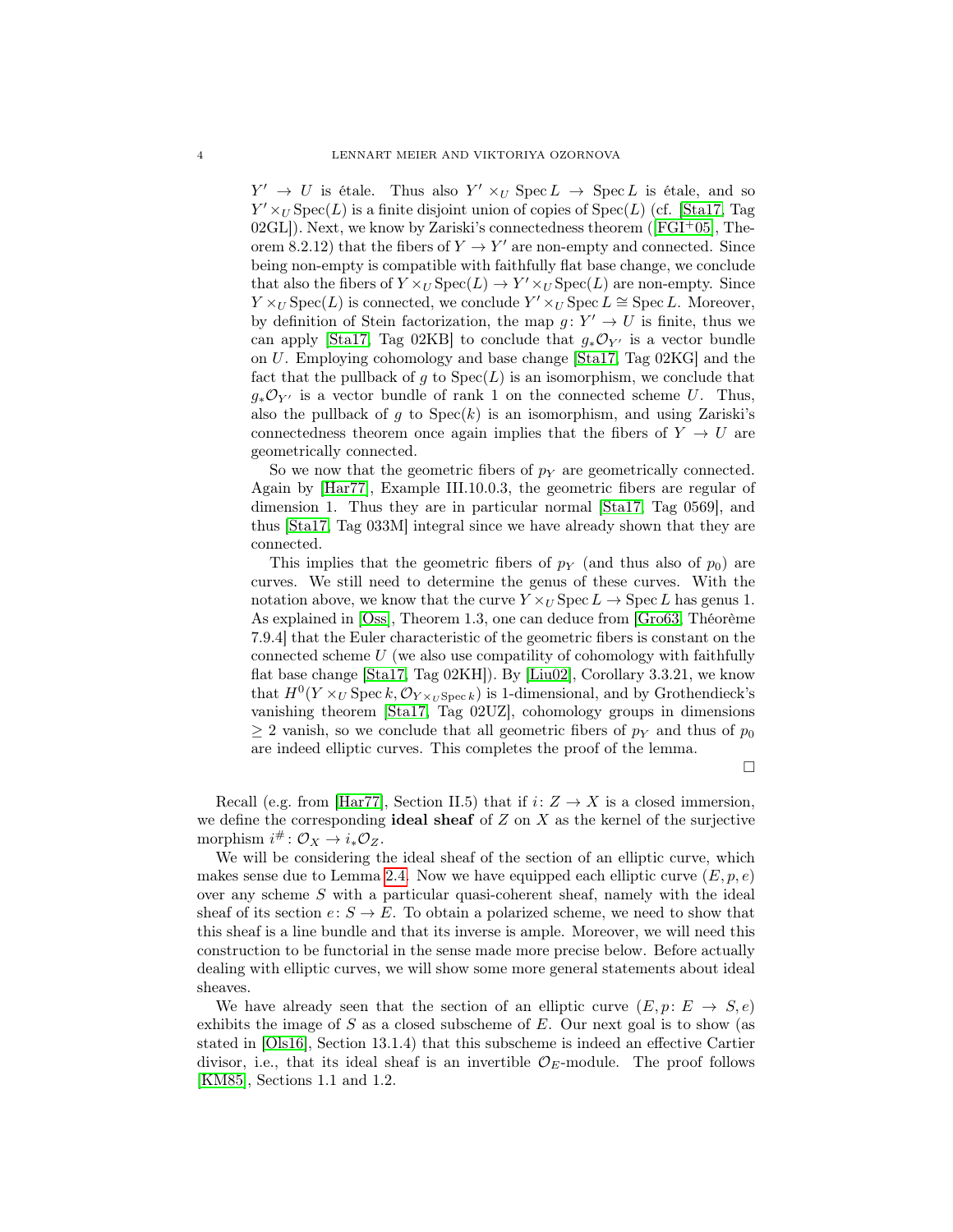**Proposition 2.6** ([\[KM85\]](#page-16-1), Section 1.2). Let  $p: C \rightarrow S$  be a smooth morphism of relative dimension 1 which is separated and quasi-compact. Let  $e: S \to C$  be a section of p. Then it defines an effective Cartier divisor in C.

Proof. We can apply Lemma [2.4](#page-1-0) to e to see that it is a closed immersion. We still need to show that the corresponding ideal sheaf on C is a locally free  $\mathcal{O}_C$ -module.

First, the ideal sheaf of e being a locally free  $\mathcal{O}_C$ -module of rank 1 is a Zariskilocal statement, so we can assume S to be an affine scheme, say,  $Spec(R)$ . Further-more, we apply Lemma [2.5](#page-1-1) to see that  $C \to \text{Spec}(R)$  is a pullback of an elliptic curve  $(E_0, p_0, e_0)$  over a noetherian affine scheme.

It is enough to prove the lemma over noetherian schemes (using the pullback property [\[KM85,](#page-16-1) Section 1.1.4] of effective Cartier divisors; note that the flatness assumption in the relative setting is satisfied since  $p_0 \circ e_0 = \text{id}_{S_0}$ . This is precisely done in [\[KM85,](#page-16-1) Corollary 1.1.5.2].

Next, to formalize functoriality properties for the ideal sheaf of the section  $e: S \to E$  of an elliptic curve  $(E, p, e)$  over S, we need to introduce a notion of morphism for elliptic curves.

**Definition 2.7.** Let  $(E, p, e)$  be an elliptic curve over S and  $(E', p', e')$  an elliptic curve over  $S'$ . A morphism of elliptic curves

$$
(f,g) \colon (E, p, e) \to (E', p', e')
$$

consists of morphisms of schemes  $f: S \to S'$  and  $g: E \to E'$  which satisfy  $g \circ e =$  $e' \circ f$  and make the diagram



cartesian.

We define composition and identity morphisms for elliptic curves componentwise.

<span id="page-4-0"></span>**Proposition 2.8** ([\[Ols16\]](#page-16-3), Section 13.1.4). Let  $(E, p, e)$  be an elliptic curve over S and  $(E', p', e')$  an elliptic curve over S'. Let  $\mathcal{J} \subset \mathcal{O}_E$  and  $\mathcal{J}' \subset \mathcal{O}_{E'}$  be the ideal sheaves of e and e', respectively. Moreover, let  $(f, g): (E, p, e) \rightarrow (E', p', e')$  be a morphism of elliptic curves as above. Then:

- (1)  $g^* \mathcal{J}'^{\otimes r} \cong \mathcal{J}^{\otimes r}$  for any  $r \in \mathbb{Z}$ , and these isomorphisms are compatible with composition of morphisms.
- (2)  $\mathcal{J}^{-1}$  is an ample line bundle over S.

*Proof.* First, we observe that  $e$  and  $e'$  are actually closed immersions by Lemma [2.4](#page-1-0) so that it makes sense to talk about corresponding ideal sheaf.

(1) This follows from Proposition [2.6](#page-3-0) together with the fact [\[KM85,](#page-16-1) Section 1.1.2] that relative effective Cartier divisors behave well under pullbacks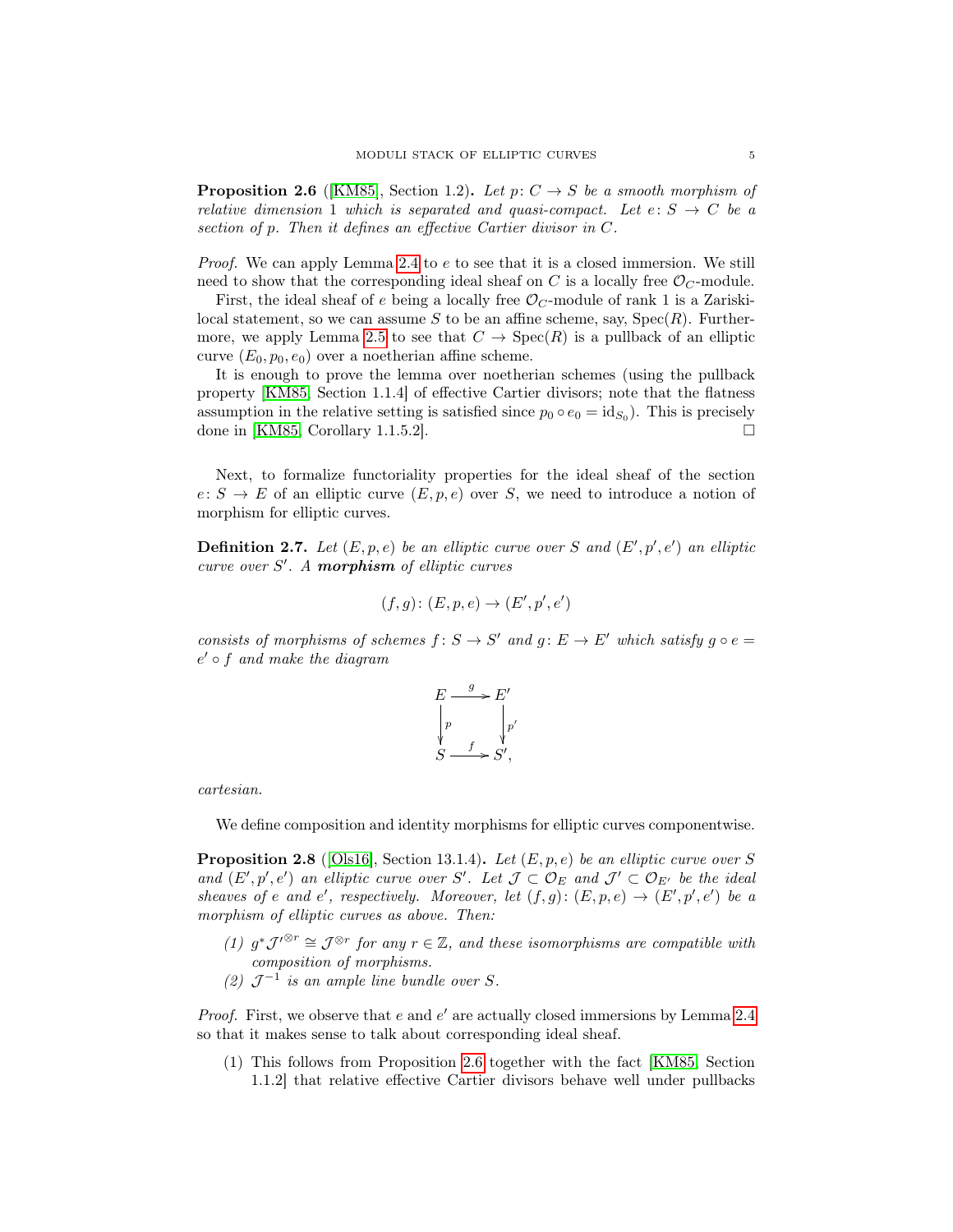<span id="page-5-2"></span>and finally the observation that in the commutative diagram



the outer and the lower square are cartesian, thus so is the upper square. (2) By Proposition [2.6,](#page-3-0)  $J$  is an invertible line bundle.

To check that  $\mathcal{J}^{-1}$  is ample, we use the criterion of Corollaire 9.6.5 from [\[Gro67\]](#page-16-5), saying that it is enough to check that  $\mathcal{J}^{-1}$  is ample in every fiber. Moreover, by [\[Sta17,](#page-16-6) Tag 0D2P], it is enough to consider the geometric points. By the first part, we can identify  $\mathcal{J}_{\text{Spec}(k)}^{-1}$  with  $\mathcal{O}_{E_{\text{Spec}(k)}}(e_{\text{Spec}(k)})$ . Thus, we can use Example IV.3.3.3 of [\[Har77\]](#page-16-4) to see that  $\mathcal{J}_{\text{Spec}(k)}^{-3} \cong \mathcal{O}_{E_{\text{Spec}(k)}}(3e_{\text{Spec}(k)})$  is very ample.

 $\Box$ 

#### 3. Moduli stack of elliptic curves

<span id="page-5-0"></span>The aim of this section is to define the moduli stack of elliptic curves and to prove that it is actually a stack in the fpqc topology on Sch  $/$  Spec  $\mathbb{Z}$ . The material of this section is well-known to the experts. We would like to provide some details for the convenience of the reader. Large part of the following are taken from [\[Ols16\]](#page-16-3), Chapter 13. More background on fpqc topology and stacks can be found in [\[Vis05\]](#page-17-0).

**Definition 3.1** ([\[Ols16\]](#page-16-3), Chapter 13). The moduli stack of elliptic curves  $\mathcal{M}_{ell}$ over  $\text{Spec } \mathbb{Z}$  is the category over  $\text{Sch}/\text{Spec } \mathbb{Z}$  with:

- objects  $(S,(E,p,e))$ , where S is a scheme and  $(E,p,e)$  is an elliptic curve over S,
- morphisms are morphisms of elliptic curves.

The functor  $\mathcal{M}_{ell} \rightarrow \text{Sch}/\text{Spec} \mathbb{Z}$  is given by  $(S,(E,p,e)) \mapsto S$  on objects and  $(f, g) \mapsto f$  on morphisms.

It is easy to see that  $\mathcal{M}_{ell}$  is a category fibered in groupoids over Sch/Spec Z. Our goal is now to prove that  $\mathcal{M}_{ell}$  is a stack in the fpqc (and thus in particular in the étale) topology on Sch / Spec Z.

<span id="page-5-1"></span>**Theorem 3.2** ([\[Ols16\]](#page-16-3), Chapter 13).  $\mathcal{M}_{ell}$  is a stack in the fpqc topology on Sch / Spec Z.

We will imitate the proof of Theorem 4.38 in [\[Vis05\]](#page-17-0).

Thus, we will show first that  $\mathcal{M}_{ell}$  is an fpqc prestack. Recall that  $\mathcal{M}_{ell}(U)$ for a scheme U denotes the fiber of  $\mathcal{M}_{ell} \to \text{Sch}/\text{Spec} \mathbb{Z}$  over U (and identity of U). Recall moreover that given an fpqc covering  $\{U_i \stackrel{\sigma_i}{\longrightarrow} U\}_{\{i \in I\}}$ , the category of descent data (cf. [\[Vis05\]](#page-17-0), Definition 4.2)  $\mathcal{M}_{ell}(\{U_i \stackrel{\sigma_i}{\longrightarrow} U\})$  is defined as follows:

• An object of  $\mathcal{M}_{ell}(\{U_i \xrightarrow{\sigma_i} U\})$  consists of an elliptic curve  $(U_i, (E_i, p_i, e_i))$ for every  $i \in I$ , together with isomorphisms of elliptic curves

 $\varphi_{ij} : (U_i \times_U U_j, (\text{pr}_2^* E_j, \text{pr}_2^*(p_j), \text{pr}_2^*(e_j))) \to (U_i \times_U U_j, (\text{pr}_1^* E_i, \text{pr}_1^*(p_i), \text{pr}_1^*(e_i)))$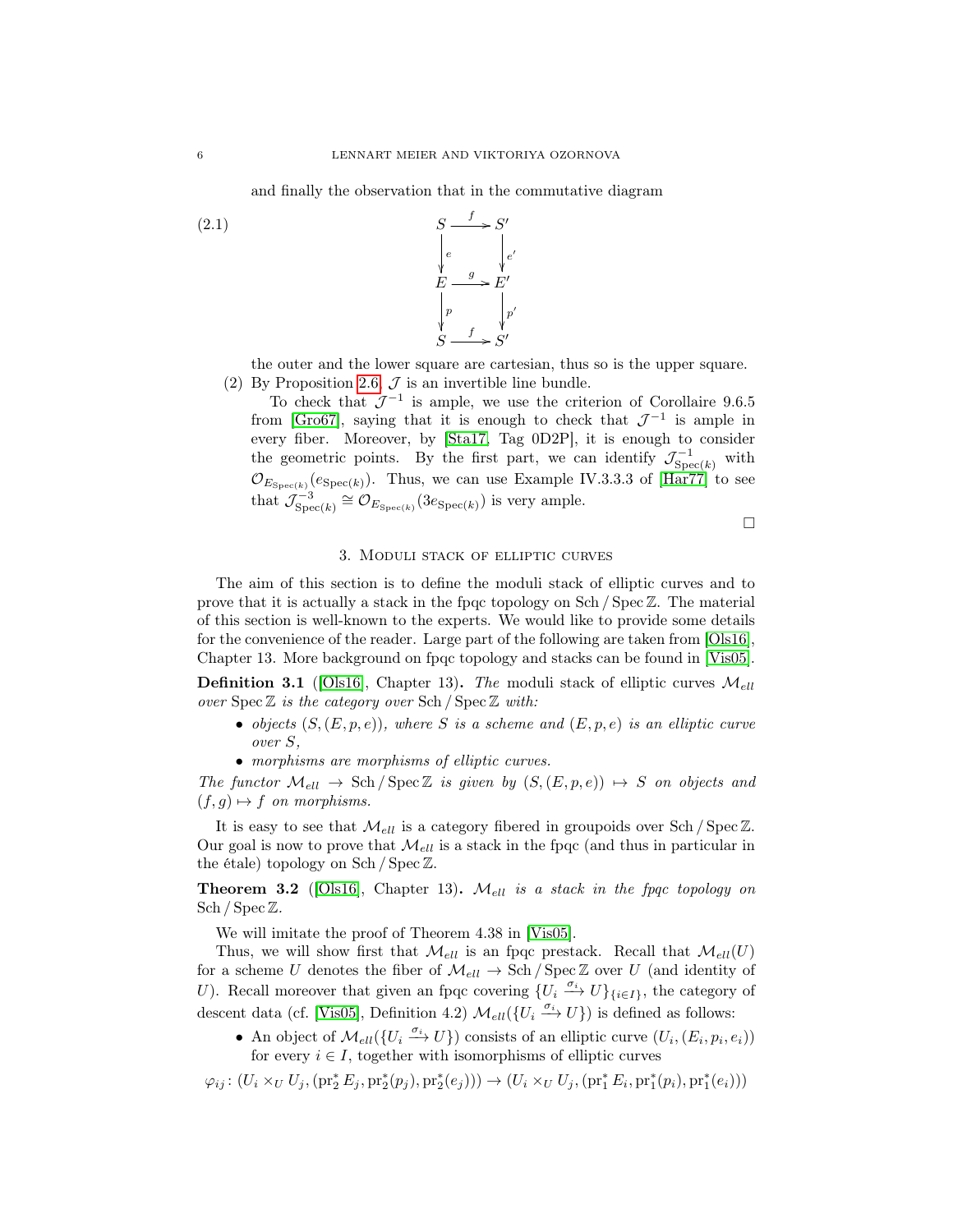for all  $i, j \in I$ , and these isomorphisms are required to satisfy a cocycle condition.

• A morphism

 $(U_i, (E_i, p_i, e_i), \varphi_{ij}) \to (U_i, (E'_i, p'_i, e'_i), \varphi'_{ij})$ 

consists of a morphism of elliptic curves  $(id, g_i)$ :  $(E_i, p_i, e_i) \rightarrow (E'_i, p'_i, e'_i)$ for each  $i \in I$  such that  $\varphi'_{ij} \circ \text{pr}_2^*(\text{id}, g_j) = \text{pr}_1^*(\text{id}, g_i) \circ \varphi_{ij}$ .

Composition and identities are defined again componentwise.

<span id="page-6-0"></span>**Lemma 3.3.**  $\mathcal{M}_{ell}$  is a prestack in the fpqc topology on Sch  $/\text{Spec } \mathbb{Z}$ , i.e., the functor

$$
\mathcal{M}_{ell}(S) \xrightarrow{(\sigma_i^*)} \mathcal{M}_{ell}(\{U_i \xrightarrow{\sigma_i} S\})
$$

induced by pullbacks is fully faithful for any fpqc covering  $\{U_i \stackrel{\sigma_i}{\longrightarrow} S\}_{\{i \in I\}}$ .

*Proof.* We will check faithfulness first. Let  $(E, p, e)$  and  $(E', p', e')$  be two elliptic curves over S and let  $(id, f), (id, g) : (S, (E, p, e)) \rightarrow (S, (E', p', e'))$  be two morphisms in  $\mathcal{M}_{ell}$  which agree on the covering  $\{U_i \to S\}$ . More precisely, we recall that we have chosen pullbacks to define functors  $\sigma_i^* \colon \mathcal{M}_{ell}(S) \to \mathcal{M}_{ell}(U_i)$  and require  $\sigma_i^*(f) = \sigma_i^*(g)$  for all  $i \in I$ . Note that  $\{\sigma_i^* E \xrightarrow{\tau_i} E\}$  is an fpqc covering again. Thus, the two maps  $f, g \colon E \to E'$  are equal since they are equal composed with  $\sigma_i^* E \stackrel{\tau_i}{\longrightarrow} E$  (here, we are using that the fpqc site is subcanonical, as shown e.g. in [\[Vis05\]](#page-17-0), Theorem 2.55).

Next, we want to show that our functor is full. Let  $(E, p, e)$  and  $(E', p', e')$  be two elliptic curves over S again, and assume that with the same choice of  $\sigma_i^*$ , we are given morphisms

$$
\beta_i: ((\sigma_i^*E, \sigma_i^*p, (\mathrm{id}, e \circ \sigma_i)), \alpha_{\mathrm{pr}_1, \sigma_i}^{-1}(E) \circ \alpha_{\mathrm{pr}_2, \sigma_j}(E)) \to ((\sigma_i^*E', \sigma_i^*p', (\mathrm{id}, e' \circ \sigma_i)), \alpha_{\mathrm{pr}_1, \sigma_i}^{-1}(E') \circ \alpha_{\mathrm{pr}_2, \sigma_j}(E')),
$$

compatible with the transition maps, where  $\alpha_{f,g}(X)$ :  $f^*g^*X \to (gf)^*X$  is the canonical isomorphism. It is easy to check that the pullback  $\mathrm{pr}_1^*\sigma_i^*E$  is canonically isomorphic to  $\sigma_i^* E \times_E \sigma_j^* E$ , and thus also that  $\beta_i$  and  $\beta_j$  coincide when pulled back to this fiber product and composed with the corresponding  $\alpha_{7,7}$ 's. This implies that (using again that  $\{\sigma_i^* E \stackrel{\tau_i}{\longrightarrow} E\}$  is an fpqc covering and that  $E'$  is a sheaf on the fpqc site) there is a unique map  $\beta: E \to E'$  so that  $\beta \circ \tau_i$  coincides with the composition  $\sigma_i^* E \xrightarrow{\beta_i} \sigma_i^* E' \xrightarrow{\tau_i'} E'$ . So we have a commutative diagram

$$
\sigma_i^* E \xrightarrow{\beta_i} \sigma_i^* E' \xrightarrow{\sigma_i^* (p')} U_i
$$
\n
$$
\downarrow \tau_i
$$
\n
$$
E \xrightarrow{\phantom{\sim}} E' \xrightarrow{\phantom{\sim}} E' \xrightarrow{\phantom{\sim}} F' S.
$$

For this map to make  $(id, \beta)$  into a morphism of elliptic curves, we need to check  $p' \circ \beta = p$  and  $\beta \circ e = e'$ . It is enough to check this fpqc-locally.

 $p'\beta\tau_i = p'\tau_i'\beta_i$  (definition of  $\beta$ ) =  $\sigma_i \circ \sigma_i^*(p') \circ \beta_i$  (pullback diagram defining  $\sigma_i^* E'$ )  $= \sigma_i \circ \sigma_i^*$ (definition of  $\beta_i$ ) =  $p \circ \tau_i$  (pullback diagram defining  $\sigma_i^* E$ ).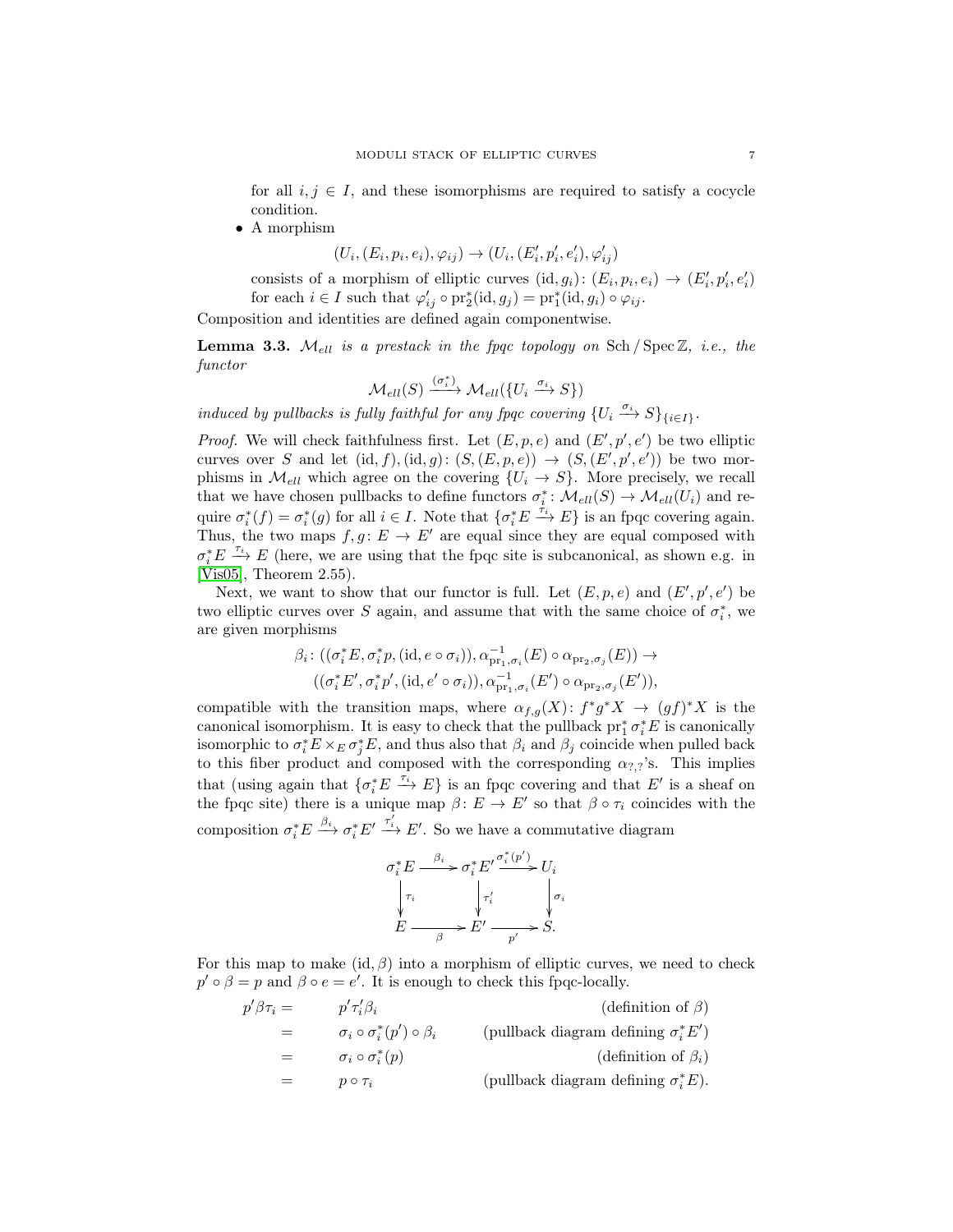Similarly, one can check that  $\sigma_i^*(\beta) = \beta_i$  using the universal property of pullbacks. Similarly, we have

$$
\beta e \sigma_i = \beta \circ \tau_i (\text{id}, e \circ \sigma_i) \qquad (\text{definition of } (\text{id}, e \circ \sigma_i))
$$
  
\n
$$
= \tau'_i \circ \beta_i \circ (\text{id}, e \circ \sigma_i) \qquad (\text{definition of } \beta)
$$
  
\n
$$
= \tau'_i \circ (\text{id}, e' \circ \sigma_i) \qquad (\text{definition of } \beta_i)
$$
  
\n
$$
= e' \circ \sigma_i \qquad (\text{definition of } (\text{id}, e' \circ \sigma_i)).
$$

Altogether, this proves the fullness and thus we have shown that  $\mathcal{M}_{ell}$  is a prestack in the fpqc topology.

We will use Lemma 4.25 of  $|Vis05|$ , stating that to prove Theorem [3.2](#page-5-1) it is enough to check the following two points:

- (1)  $\mathcal{M}_{ell}$  is a stack in the Zariski topology.
- (2) For any flat surjective morphism of affine schemes  $V \rightarrow U$ , the functor  $\mathcal{M}_{ell}(U) \to \mathcal{M}_{ell}(V \to U)$  is an equivalence of categories.

We have already shown that  $\mathcal{M}_{ell}$  is an fpqc prestack, so in particular a Zariski prestack. Next, we want to show the "gluing" property for elliptic curves for Zariski coverings.

## **Lemma 3.4.**  $\mathcal{M}_{ell}$  is a stack in the Zariski topology.

*Proof.* Let S be any scheme and let  $\{U_i \stackrel{\sigma_i}{\longrightarrow} S\}_{\{i \in I\}}$  be a Zariski covering of S. In order to show that the functor given by chosen pullbacks

$$
\mathcal{M}_{ell}(S) \to \mathcal{M}_{ell}(\{U_i \to S\})
$$

is an equivalence of categories, by Lemma [3.3](#page-6-0) we only need to check that it is essentially surjective.

We will use that morphisms of schemes form a stack in Zariski topology, which we will denote by Mor. The stack property is explained in [\[Vis05\]](#page-17-0), Section 4.3. Note that this category is fibered just in categories and not in groupoids.

Thus, assume that we are given an object with descent data: A family of  $(E_i, p_i, e_i) \in \mathcal{M}_{ell}(U_i)$  together with isomorphisms of elliptic curves  $\varphi_{ij}$ :  $\mathrm{pr}_2^* E_j \to$  $\text{pr}_1^* E_i$  satisfying the cocycle condition (taking into account the composition isomorphisms  $\alpha_{?,?}$ ). We need to construct an elliptic curve E over S with  $\sigma_i^* E \cong E_i$ (as elliptic curves, compatible with transition maps). Since Mor is a Zariski stack, we know that we obtain a map  $p: E \to S$  so that  $\sigma_i^*(E)$  is isomorphic to  $E_i$  for all  $i \in I$ , and these isomorphisms are compatible with  $\varphi_{ij}$  and with  $p_i$  and  $\sigma_i^*(p)$ , respectively. It is proper and smooth since these properties can be checked Zariski locally.

For the section, consider the compositions  $U_i \stackrel{e_i}{\longrightarrow} E_i \cong \sigma_i^* E \to E$ . These coincide on intersections, so define a map  $e: S \to E$  so that  $e\sigma_i = e_i$ . We need to check  $pe = id_s$ . Again, we can do this Zariski locally, and there it is implied by the commutativity of the following diagram:

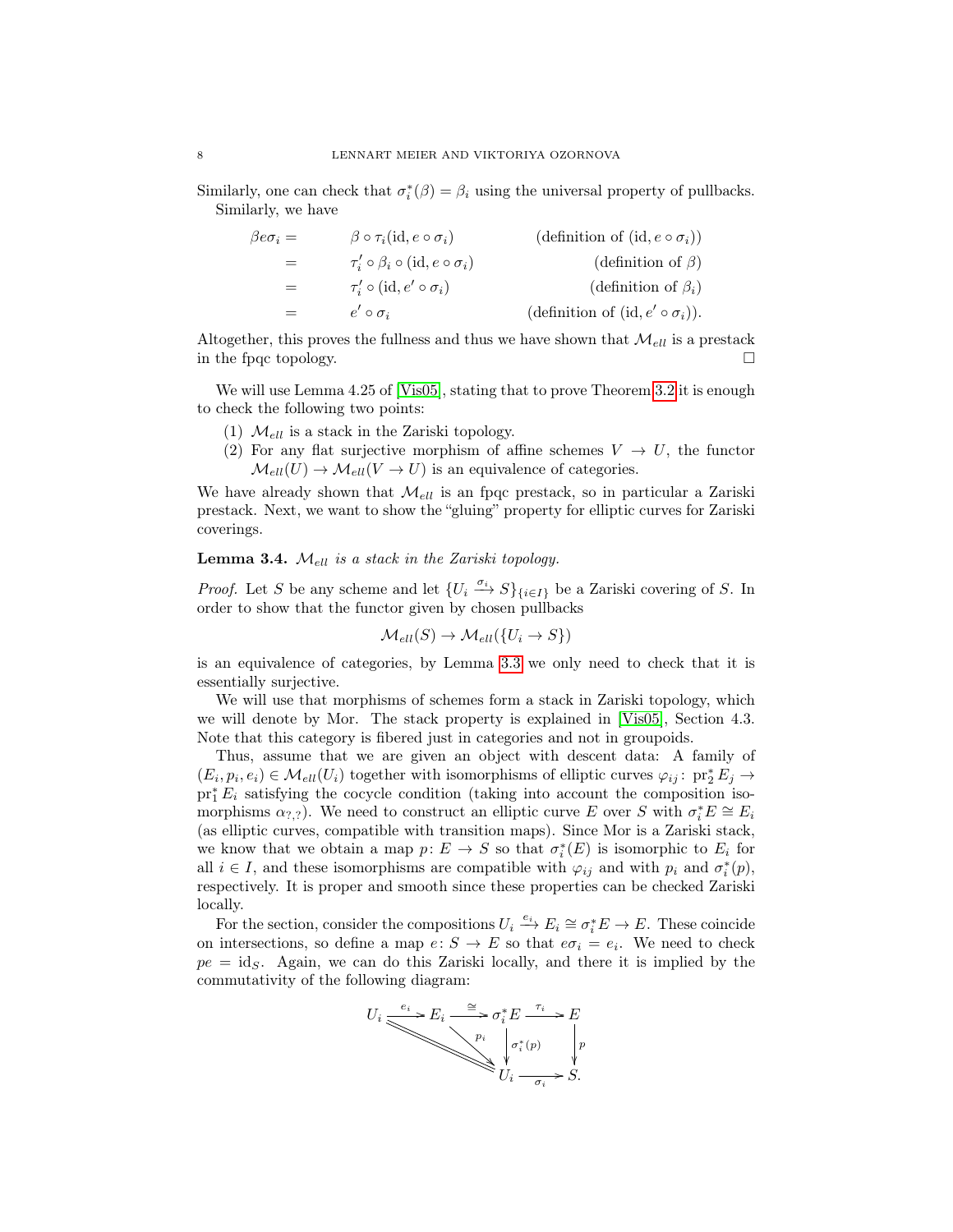Next, we need to check that the pullbacks of  $(E, e)$  to geometric fibers are elliptic curves again. Note that since  $\{U_i \rightarrow S\}$  is a Zariski covering, any map  $Spec(k) \rightarrow S$ factors through some  $U_i$ , so that the pullback of E to Spec $(k)$  is isomorphic to the pullback of  $E_i$  to  $Spec(\overline{k})$ , and also the induced sections coming from e and  $e_i$  coincide. Thus, the geometric fibers of p are elliptic curves since so are the geometric fibers of  $p_i$  by assumption.

This completes the proof.

$$
\qquad \qquad \Box
$$

The main difficulty now is the fact that "gluing" of schemes given on an fpqc (in fact, even on an étale) covering does not yield a scheme again. In the étale case, we could in general obtain an algebraic space in this way. So we need some care to see that in the case of elliptic curves (which goes back to the case of polarized schemes), the gluing does work out. Note that this would not work for genus 1 curves without section, cf. [\[Vis05\]](#page-17-0), Example 4.39.

The ideal sheaf  $\mathcal J$  which we discussed in Proposition [2.8](#page-4-0) will make every elliptic curve into a polarized scheme. We will use this fact in combination with the following theorem, which is a slightly stronger statement than Proposition 4.4.12 of [\[Ols16\]](#page-16-3) and of [\[Sta17,](#page-16-6) Tag 0D40], and actually proven in the proof of Theorem 4.38 of [\[Vis05\]](#page-17-0).

<span id="page-8-0"></span>Proposition 3.5 (cf. [\[Ols16\]](#page-16-3), Proposition 4.4.12 and Theorem 4.38 of [\[Vis05\]](#page-17-0)). Let Pol be the category whose objects are pairs  $(f: X \to Y, \mathcal{L})$ , where f is proper flat morphism of finite presentation and  $\mathcal L$  a relatively ample line bundle on X. A morphism

$$
(a, b, \varepsilon) \colon (f \colon X \to Y, \mathcal{L}) \to (f' \colon X' \to Y', \mathcal{L}')
$$

consists of morphisms of schemes  $a: X \to X'$  and  $b: Y \to Y'$  making the diagram



cartesian, and  $\varepsilon: \alpha^* \mathcal{L} \to \mathcal{L}'$  isomorphism of sheaves on X'. Composition is defined componentwise (using composition isomorphisms for pullbacks).

Then Pol is fibered over Sch / Spec Z via  $(f: X \to Y, \mathcal{L}) \mapsto Y$ , and it is a stack in the fpqc topology.

Proof. This is exactly done on pp. 99-103 of [\[Vis05\]](#page-17-0). The main point where the assumptions on objects of Pol are used is for applying Proposition 4.37 of [\[Vis05\]](#page-17-0), which is a version of cohomology and base change without noetherianity assumptions.

Proof of Theorem [3.2.](#page-5-1) Using Lemma 4.25 of [\[Vis05\]](#page-17-0), we are left to show that for a flat surjective morphism of affine schemes  $\varphi: V = \text{Spec}(B) \to U = \text{Spec}(A)$ (so in particular an fpqc covering), the functor  $\mathcal{M}_{ell}(U) \to \mathcal{M}_{ell}(V \to U)$  is an equivalence of categories. By Lemma [3.3](#page-6-0) again, we only need to check that it is essentially surjective. This is very similar to Theorem 4.38 in [\[Vis05\]](#page-17-0) and to Theorems 4.4.13 and 4.4.10 in [\[Ols16\]](#page-16-3).

Let an elliptic curve  $p: E \to V$  with section  $e: V \to E$  be given, together with descent data, i.e. an isomorphism  $\beta: pr_2^* E \to pr_1^* E$  of elliptic curves over  $V \times_U V$  satisfying the appropriate cocycle condition. Observe that Proposition [2.8](#page-4-0)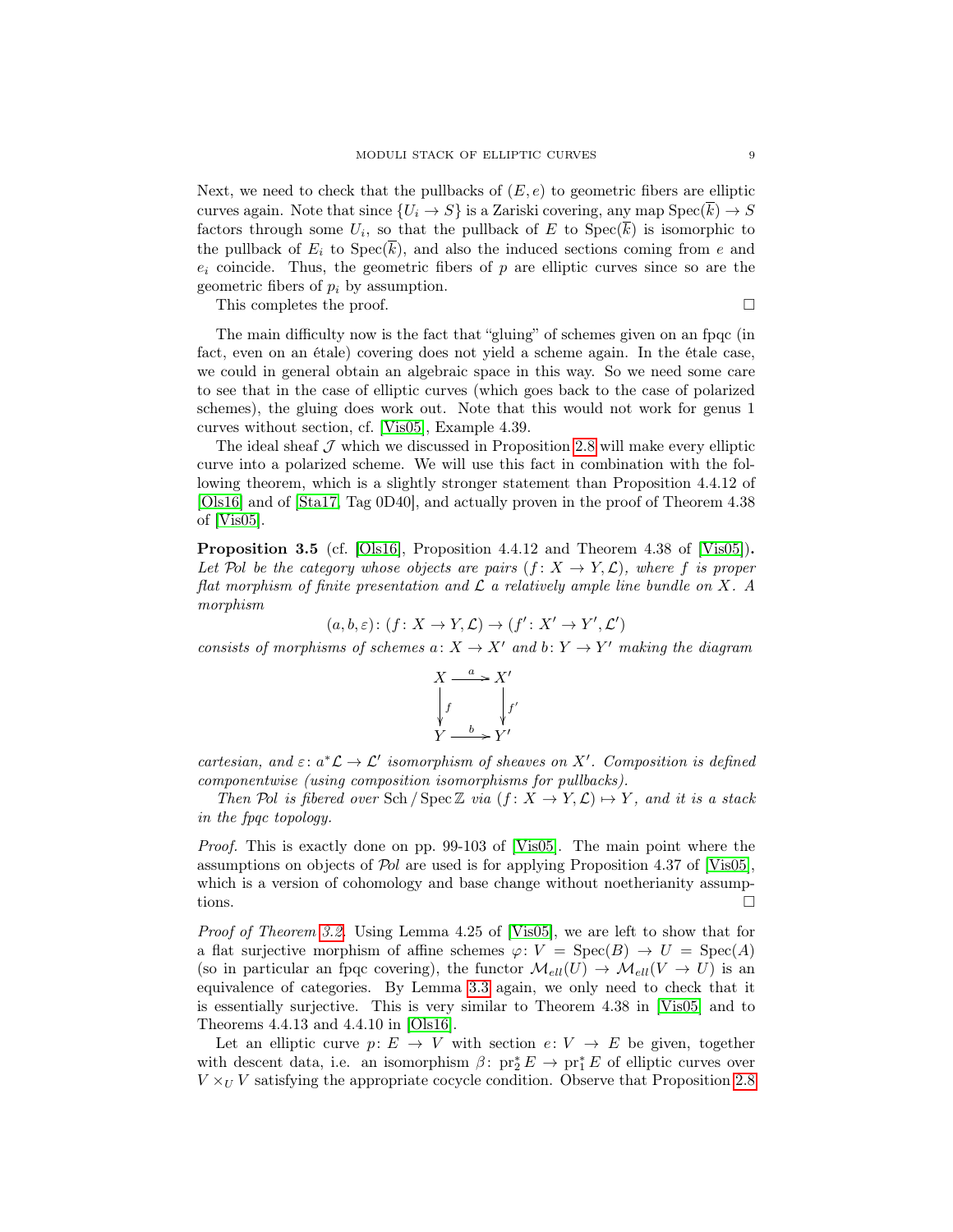implies that we have a morphism of fibered categories over Sch / Spec  $\mathbb Z$  from  $\mathcal M_{ell}$ to Pol given by  $(S', (E', p', e')) \mapsto (p' : E' \to S', \mathcal{J}'^{-1})$  where  $\mathcal{J}'$  is the ideal sheaf corresponding to  $e'$  (see Proposition [2.8](#page-4-0) for details). This implies in particular that we have a 2-commutative diagram of categories

$$
\mathcal{M}_{ell}(U) \longrightarrow \mathcal{P}ol(U)
$$
  
\n
$$
\downarrow \qquad \qquad \downarrow
$$
  
\n
$$
\mathcal{M}_{ell}(V \to U) \longrightarrow \mathcal{P}ol(V \to U).
$$

Since in Proposition [3.5,](#page-8-0) we discussed  $Pol$  to be an fpqc stack, we conclude there is a scheme X and a flat proper morphism of finite presentation  $q: X \to U$  and an isomorphism  $\sigma: \varphi^* X \to E$  of schemes over V, satisfying certain compatibilities. (Actually, we also get a relatively ample invertible sheaf  $\mathcal L$  on X and an isomorphism  $\sigma^* \pi^* L \cong \mathcal{J}^{-1}$  of  $\mathcal{O}_E$ -modules, where  $\pi$  denotes the projection  $\varphi^* X \to X$ , but we will not use this.) In particular, this means that  $\sigma$  is an isomorphism of descent data, and more explicitly, we have a commutative diagram

<span id="page-9-0"></span>(3.1)  
\n
$$
\begin{array}{ccc}\n\operatorname{pr}_{2}^{*} \varphi^{*} X & \xrightarrow{\operatorname{pr}_{2}^{*} \sigma} \operatorname{pr}_{2}^{*} E \\
\alpha_{?,?} & & & \\
(\varphi \circ \operatorname{pr}_{2})^{*} X & & \beta \\
\alpha_{?,?}^{-1} & & & \\
\operatorname{pr}_{1}^{*} \varphi^{*} X & \xrightarrow{\operatorname{pr}_{1}^{*} \sigma} \operatorname{pr}_{1}^{*} E.\n\end{array}
$$

The last piece of data we need to construct is a section for  $q$ . To do so, we will use that X is a sheaf in the fpqc topology (as shown in [\[Vis05\]](#page-17-0), Theorem 2.55). Observe that we have a map  $V \to X$ , defined as

$$
V \xrightarrow{e} E \xrightarrow{\sigma^{-1}} \varphi^* X \xrightarrow{\pi} X.
$$

We have to show that precomposing this map with either projection  $\text{pr}_i: V \times_U V \to$ V yields the same result. Since  $\beta$  is an isomorphism of elliptic curves, it satifies  $\beta \circ \text{pr}_2^*(e) = \text{pr}_1^*(e)$ . Thus we have

$$
\pi \circ \sigma^{-1} \circ e \circ pr_1 = \pi \circ \sigma^{-1} \circ pr_1 \circ pr_1^*(e)
$$
\n
$$
= \pi \circ \sigma^{-1} \circ pr_1 \circ \beta \circ pr_2^*(e)
$$
\n
$$
= \pi \circ pr_1 \circ pr_1^*(\sigma)^{-1} \circ \beta \circ pr_2^*(e)
$$
\n
$$
= \pi \circ pr_1 \circ \alpha_{7,7}^{-1} \circ \alpha_{7,7} \circ pr_2^*(\sigma)^{-1} \circ pr_2^*(e)
$$
\n
$$
= \pi \circ pr_2 \circ pr_2^*(\sigma)^{-1} \circ pr_2^*(e)
$$
\n
$$
= \pi \circ \sigma^{-1} \circ pr_2 \circ pr_2^*(e)
$$
\n
$$
= \pi \circ \sigma^{-1} \circ pr_2 \circ pr_2^*(e)
$$
\n
$$
= \pi \circ \sigma^{-1} \circ e \circ pr_2
$$
\n
$$
\text{(definition of } pr_2^*(\sigma))
$$
\n
$$
= \pi \circ \sigma^{-1} \circ e \circ pr_2
$$
\n
$$
\text{(as in (2.1))}
$$

Thus, we obtain a map  $j: U \to X$  so that  $j \circ \varphi = \pi \circ \sigma^{-1} \circ e$ . We still need to show that  $qj = id<sub>U</sub>$ . Since U is a sheaf in fpqc topology, we only need to check  $qj\varphi = \varphi$ , which is straightforward.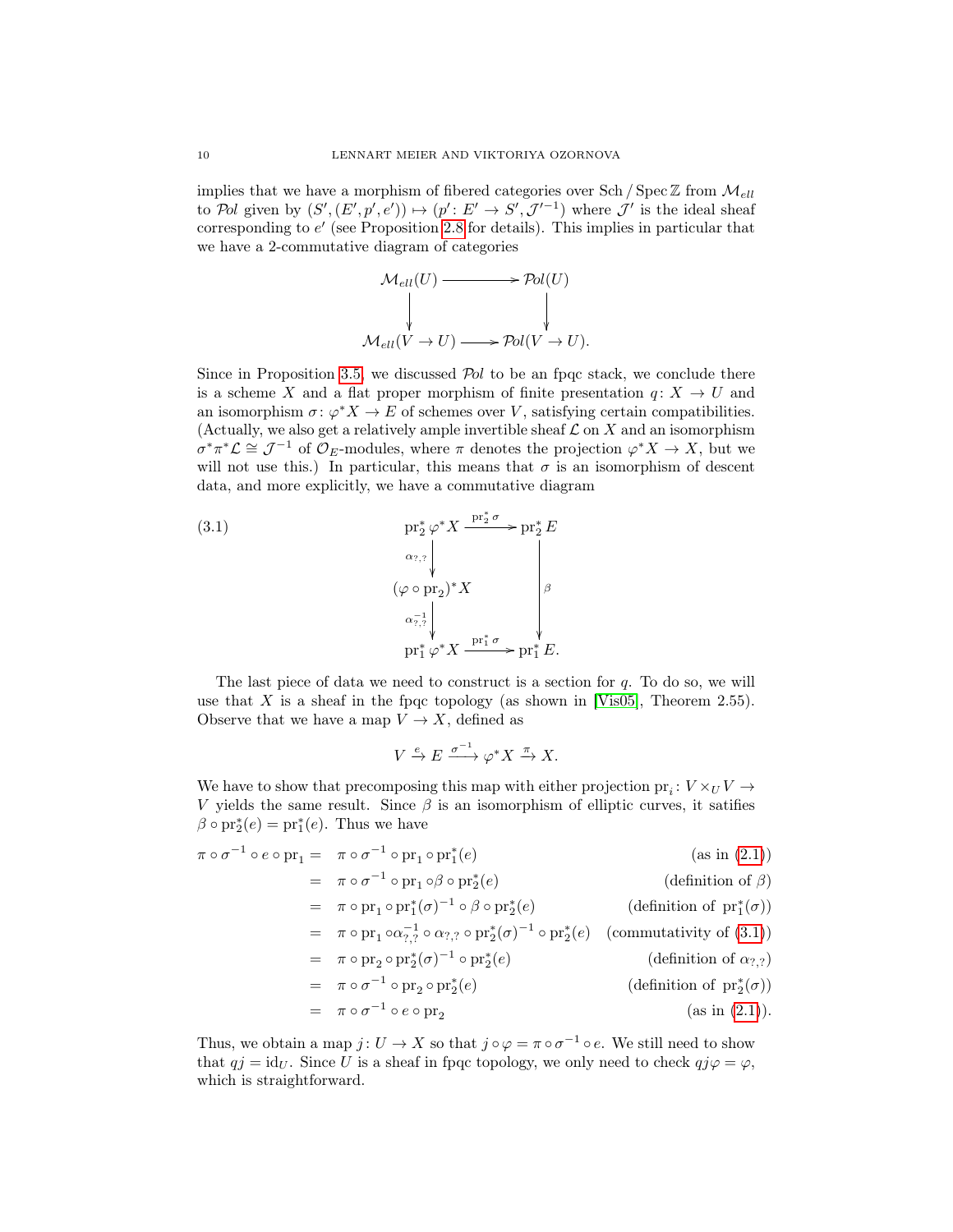Next, we conclude by [\[Gro67\]](#page-16-5), Corollaire 17.7.3, that  $q: X \to U$  is actually smooth since its pullback along the faithfully flat and quasi-compact map  $\varphi$  is smooth.

We are left to show that for any algebraically closed field  $k$  and any morphism  $Spec(k) \rightarrow U$ , the pullback  $(X_k, j_k)$  of  $(X, j)$  is an elliptic curve over k. Recall that  $U = \text{Spec}(A), V = \text{Spec}(B)$  were assumed to be affine. Then we know that  $Spec(k) \times_U V \cong Spec(B \otimes_A k)$ . Note that  $B \otimes_A k$  is not the 0-ring since the map  $A \to B$  was assumed to be faithfully flat, thus it has some maximal ideal m. Let L be the algebraic closure of the quotient field  $B \otimes_A k/\mathfrak{m}$ ; then we have the commutative diagram



Let  $E_L$  be the pullback of E along  $Spec(L) \to V$ . Note that then the diagram

$$
E_L \longrightarrow \text{Spec}(L)
$$
  
\n
$$
\downarrow g
$$
  
\n
$$
X_k \longrightarrow \text{Spec}(k)
$$

is cartesian, which can be (roughly) seen as follows:

$$
E_L = E \times_V \text{Spec}(L) \cong (X \times_U V) \times_V \text{Spec}(L)
$$
  
\n
$$
\cong X \times_U \text{Spec}(L) \cong (X \times_U \text{Spec}(k)) \times_{\text{Spec}(k)} \text{Spec}(L)
$$
  
\n
$$
= X_k \times_{\text{Spec}(k)} \text{Spec}(L).
$$

It is easy to check that also the pullback of the section  $j_k$ :  $Spec(k) \rightarrow X_k$  is the section  $e<sub>L</sub>$ , and recall we assumed that  $(E<sub>L</sub>, e<sub>L</sub>)$  is an elliptic curve over L. Thus, by Lemma [2.2,](#page-0-2) we conclude that  $(X_k, j_k)$  is an elliptic curve over k.

All in all, this finishes the proof that the tuple  $(X, q, j)$  constructed above is an elliptic curve over  $U$  whose pullback is up to isomorphism given by the descent data we started with. This shows that  $\mathcal{M}_{ell}$  is indeed a stack in fpqc topology.  $\Box$ 

#### 4. Weierstraß equations

<span id="page-10-0"></span>We have established in the previous section the stack property of the moduli stack of elliptic curves. Our next objective is to show that it is an algebraic stack. (In fact, it is even a Deligne-Mumford stack, but proving this requires more effort and will be done at a later point.) Recall that we need to show that the diagonal of  $\mathcal{M}_{ell}$  is representable and that it possesses a smooth atlas. The key ingredient will be the fact that any elliptic curve is Zariski locally given by a Weierstraß equation. These statements are well-known and can be found in e.g. [\[KM85\]](#page-16-1) and [\[Ols16\]](#page-16-3).

<span id="page-10-1"></span>**Lemma 4.1.** Let R be an arbitrary ring, and let  $f_1, \ldots, f_n$  be homogeneous polynomials in  $R[T_1, \ldots, T_k]$  with  $n \leq k-1$ . Then

$$
X = \mathrm{Proj}(R[T_1, \ldots, T_k]/(f_1, \ldots, f_n))
$$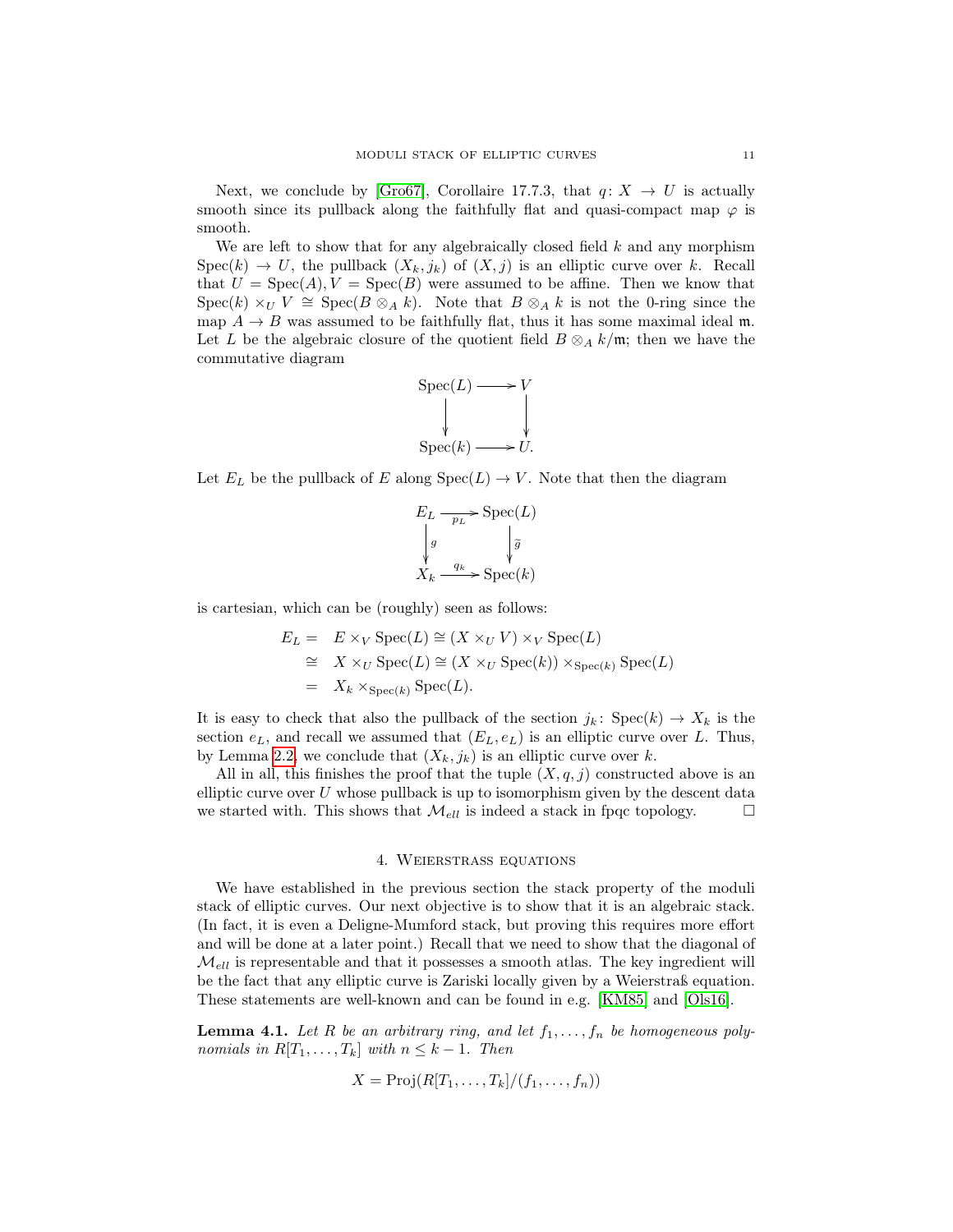is smooth over  $Spec(R)$  of relative dimension  $k-1-n$  if and only if for any ring homomorphism into a field  $\alpha: R \to K$ , the scheme

$$
X_K = \text{Proj}(K[T_1, \ldots, T_k]/(\alpha(f_1), \ldots, \alpha(f_n))
$$

is smooth over K of relative dimension  $k - 1 - n$ .

*Proof.* If  $X \to \text{Spec}(R)$  is smooth of relative dimension  $k-1-n$ , so is any pullback  $X \times_{\text{Spec}(R)} \text{Spec}(K) \to \text{Spec}(K)$ . (Here, we are using [\[Sta17,](#page-16-6) Tag 01N2].)

For the converse, it is enough to show that  $X \to \text{Spec}(R)$  is smooth of relative dimension  $k-1-n$  when restricted to each of the  $D_+(T_i)$ . Thus, we need to check whether the map

$$
R \rightarrow R[T_1,\ldots,\overline{T}_i,\ldots,T_k]/(f_1(T_i=1),\ldots,f_n(T_i=1))
$$

is smooth of relative dimension  $k - 1 - n$ . We already know that the restriction to  $D_{+}(T_i) \subset X_K$  is smooth of the same relative dimension for any  $\alpha: R \to K$ , so that

$$
K \to K[T_1,\ldots,\widehat{T}_i,\ldots,T_k]/(\alpha(f_1(T_i=1)),\ldots,\alpha(f_n(T_i=1)))
$$

is smooth of same relative dimension and thus also standard smooth [\[Sta17,](#page-16-6) Tag 00TA]. This means that the matrix

$$
\left(\frac{\partial \alpha(f_r(T_i=1))}{\partial T_s}\right)_{1 \leq r \leq n, 1 \leq s \leq k, s \neq i}
$$

has rank n. By Definition 6.18 of [\[GW10\]](#page-16-7), this is enough to see smoothness.  $\square$ 

Remark 4.2. Note that a priori, Definition 6.18 of [\[GW10\]](#page-16-7) and [\[Sta17,](#page-16-6) Tag 01V5] do not coincide. They can be shown to be equivalent.

<span id="page-11-0"></span>**Lemma 4.3.** Let R be any ring. Then the closed subscheme of  $\mathbb{P}^2_R$  cut out by the Weierstraß equation

$$
y^2z + a_1xyz + a_3yz^2 = x^3 + a_2x^2z + a_4xz^2 + a_6z^3
$$

is an elliptic curve over R if  $\Delta = -b_2^2b_8 - 8b_4^3 - 27b_6^2 + 9b_2b_4b_6$  is invertible in R, where

$$
b_2 = a_1^2 + 4a_2,
$$
  
\n
$$
b_4 = 2a_4 + a_1a_3,
$$
  
\n
$$
b_6 = a_3^2 + 4a_6,
$$
  
\n
$$
b_8 = a_1^2a_6 + 4a_2a_6 - a_1a_3a_4 + a_2a_3^2 - a_4^2.
$$

Moreover, if this equation cuts out a smooth scheme over  $Spec(R)$ , then  $\Delta$  is invertible in R.

Proof. Fist, recall that we mean

$$
E = \text{Proj}(R[x, y, z]/(y^2z + a_1xyz + a_3yz^2 = x^3 + a_2x^2z + a_4xz^2 + a_6z^3))
$$

by "cut out by this equation". This comes with a natural map  $E \to \text{Spec}(R)$  as in [\[Sta17,](#page-16-6) Tag 01ME]. A section to  $D_+(y)$  is given by

(4.1) 
$$
R[x, z]/(z + a_1xz + a_3z^2 = x^3 + a_2x^2z + a_4xz^2 + a_6z^3) \rightarrow R
$$

$$
x \mapsto 0,
$$

$$
z \mapsto 0.
$$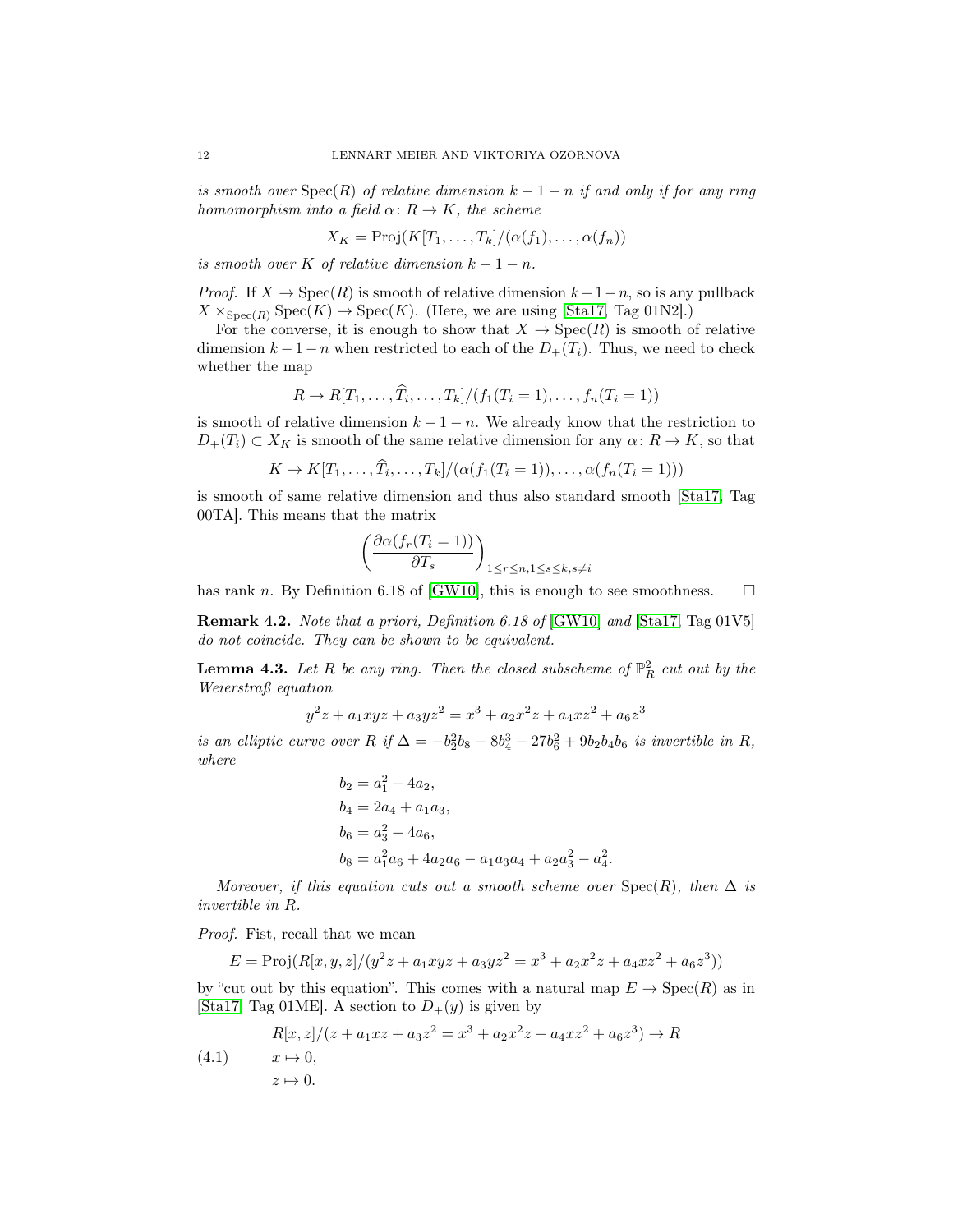By [\[Sta17,](#page-16-6) Tag 01NH], the map  $\mathbb{P}^2_R \to \text{Spec}(R)$  is proper (being of finite type is obvious here), and so is the closed immersion  $E \to \mathbb{P}^2_R$  ([\[Sta17,](#page-16-6) Tag 01N0] and [\[Sta17,](#page-16-6) Tag 01W5]), thus the map  $E \to \text{Spec}(R)$  is proper.

For equivalence of smoothness and invertibility of  $\Delta$ , we use the Lemma [4.1.](#page-10-1) Note that using faithfully flat descent, it is enough to consider algebraically closed fields. This is then shown in Proposition III.1.4(a) of [\[Sil92\]](#page-16-12). Moreover, Proposition III.3.1 of [\[Sil92\]](#page-16-12) shows that the geometric fibers are elliptic curves. This implies the  $\Box$ 

To be able to produce certain embedding into projective spaces later on, we will prove the following lemma.

<span id="page-12-0"></span>**Lemma 4.4.** Let  $f: X \to Y$  be a morphism of proper S-schemes such that for every geometric point  $Spec(k) \rightarrow S$ , the pullback  $f_k: X_k \rightarrow Y_k$  is a closed immersion. Then f is a closed immersion.

*Proof.* First, by  $[Stat7, Tag 01W6]$  we conclude that f itself is proper. Now we want to apply [\[Gro67\]](#page-16-5), Corollaire 18.12.6, so we only need to show that for every  $y \in Y$  with residue field  $\kappa(y)$ , the pullback map

$$
X_{\kappa(y)} := X \times_Y \operatorname{Spec} \kappa(y) \to \kappa(y)
$$

is radicial (or equivalently, universally injective [\[Sta17,](#page-16-6) Tag 01S4]) and geometrically reduced. Let  $s = f(y)$ . The map  $Y \to S$  induces a map of residue fields  $\kappa(s) \to \kappa(y)$ and a commutative diagram



so that we also obtain a map  $Spec \kappa(y) \to Y_{\kappa(s)} := Y \times_S Spec \kappa(s)$  compatible with the above morphisms. In particular, the map  $Spec \kappa(y) \to Y$  factors through  $Y_{\kappa(s)} \to Y$ , and a standard pullback manipulation yields shows that all the squares below are pullback squares:

$$
X_{\kappa(y)} \longrightarrow X_{\kappa(s)} \longrightarrow X
$$
  
\n
$$
\downarrow \qquad \qquad \downarrow
$$
  
\nSpec  $\kappa(y) \longrightarrow Y_{\kappa(s)} \longrightarrow Y.$ 

Moreover, observe that  $\kappa(y)$  is indeed the residue field  $\kappa(y')$  of its image point y' in  $Y_{\kappa(s)}$  since the morphism  $Y_{\kappa(s)} \to Y$  by construction has the property  $\kappa(y) \subset \kappa(y')$ . So using [\[Gro67\]](#page-16-5), Corollaire 18.12.6 once again, we conclude that it is enough to show that  $X_{\kappa(s)} \to Y_{\kappa(s)}$  is a closed immersion. We already know by assumption that  $X_{\overline{\kappa(s)}} \to Y_{\overline{\kappa(s)}}$  is a closed immersion, with  $\kappa(s)$  the algebraic closure of  $\kappa(s)$ . Since  $Spec \kappa(s) \to Spec \kappa(s)$  is fpqc, so is  $Y_{\overline{\kappa(s)}} \to Y_{\kappa(s)}$ , and thus by fpqc descent (e.g. [\[Vis05\]](#page-17-0), Proposition 1.15(xii)), the map  $X_{\kappa(s)} \to Y_{\kappa(s)}$  is a closed immersion. This completes the proof.

Our next objective is to provide local Weierstraß equations for all elliptic curves. We will follow [\[Ols16\]](#page-16-3), Section 13.1.6, but the statement can be found in many other sources.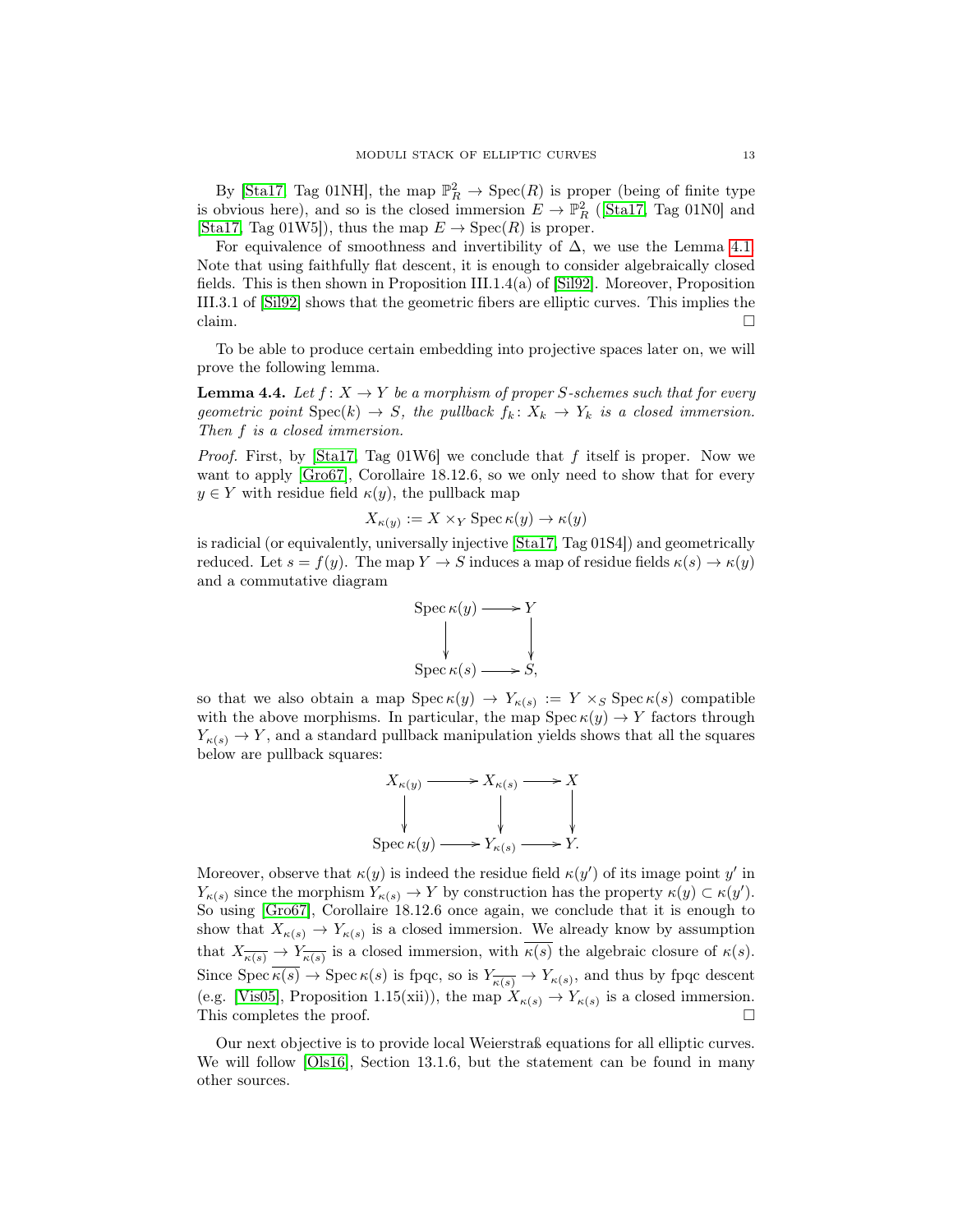**Theorem 4.5** ([\[Ols16\]](#page-16-3), Section 13.1.6). Zariski locally, any elliptic curve is given by a Weierstraß form as in Lemma [4.3.](#page-11-0)

*Proof.* By Lemma [2.5,](#page-1-1) it is enough to show that any elliptic curve  $(E, p: E \rightarrow$  $Spec(R), e$  for a noetherian ring R is Zariski locally cut out by Weierstraß equations. Recall that we have shown in Proposition [2.6](#page-3-0) and Proposition [2.8](#page-4-0) that the ideal sheaf I of the closed immersion  $e: Spec(R) \rightarrow E$  is an invertible line bundle, and also that the formation of  $\mathcal{L} := \mathcal{I}^{-1}$  is compatible with base change. By definition, we had an exact sequence

$$
0 \to \mathcal{I} \to \mathcal{O}_E \to e_* \mathcal{O}_{\mathrm{Spec}(R)} \to 0,
$$

which yields for any  $n \geq 0$  the short exact sequence

$$
0 \to \mathcal{L}^{\otimes n} \to \mathcal{L}^{\otimes (n+1)} \to e_* \mathcal{O}_{\mathrm{Spec}(R)} \otimes \mathcal{L}^{\otimes (n+1)} \to 0.
$$

Next, we want to show that  $p_*(\mathcal{L}^{\otimes n})$  is a locally free module of rank n for  $n \geq 1$ . We will use again the variant of cohomology and base change of [\[Vis05\]](#page-17-0), Proposition 4.37. To apply it, we need to compute  $H^1(E_k, \mathcal{L}_k^{\otimes n})$ , and it is enough to do so for algebraically closed  $k$ . Using Serre duality (cf. [\[Har77\]](#page-16-4), Section III.7) and the fact that the dualizing sheaf of an elliptic curve over an algebraically closed field is trivial (e.g.[\[Har77\]](#page-16-4), Example IV.1.3.6), we conclude

$$
H^1(E_k, \mathcal{L}_k^{\otimes n}) \cong H^0(E_k, \mathcal{L}_k^{\otimes (-n)}).
$$

As in the proof of Proposition [2.8,](#page-4-0) we can identify  $\mathcal{L}_k \cong \mathcal{O}_{E_k}(e_{\text{Spec}(k)})$ . Using [\[Har77\]](#page-16-4), Lemma IV.1.2, we conclude that negative powers of  $\mathcal{L}_k$  do not have nontrivial global sections. So we may indeed apply [\[Vis05\]](#page-17-0), Proposition 4.37 to conclude that  $p_* (\mathcal{L}^{\otimes n})$  is a locally free module and its formation commutes with base change. To determine the rank, we use again the pullback to an algebraically closed field  $k$ . Riemann-Roch theorem ([\[Har77\]](#page-16-4), Theorem IV.1.3) immediately implies that there the rank is *n*, thus so is the rank of  $p_*\left(\mathcal{L}^{\otimes n}\right)$ .

Next, we want to show that the quotient of the pushforward map  $p_*(\mathcal{L}^{\otimes n}) \to$  $p_*(\mathcal{L}^{\otimes (n+1)})$  is a locally free module of rank 1. We can choose an affine covering of  $Spec(R)$  trivializing both of these locally free sheaves. For any  $Spec(A)$  in this covering, the quotient corresponds (via global sections) to an  $A$ -module  $M$  in the exact sequence of the form

$$
0 \to A^n \to A^{n+1} \to M \to 0.
$$

Given any A-algebra  $A'$ , we pull back to  $Spec(A')$  and obtain an elliptic curve  $(E', p', e')$ . We know by Proposition [2.8](#page-4-0) that the inverse  $\mathcal{L}'$  of the ideal sheaf of  $e'$ is precisely the pullback of  $\mathcal L$  (and same for all its powers). Since the formation of  $p_*(\mathcal{L}^{\otimes n})$  commutes with base change, we conclude that the resulting map  $A^n \otimes_A$  $A' \to A^{n+1} \otimes A'$  is injective, so that  $\text{Tor}_A^1(M, A') = 0$ . This is in particular true for all square 0 extensions  $A' = A \oplus N$  for any module N, so  $\text{Tor}_A^1(M, N) = 0$  for any A-module  $N$ . Thus,  $M$  is A-flat and finitely generated over  $A$ . Since  $R$  and thus A are noetherian, we can conclude [\[Sta17,](#page-16-6) Tag 00NX] that M is locally free, and then it is necessarily of rank 1.

By possibly restricting further, we may assume  $p_*(\mathcal{L}^{\otimes n})$  for  $n \in \{1,2,3,6\}$ and also the quotients  $p_* (\mathcal{L}^{\otimes 2}) / p_* (\mathcal{L}^{\otimes 1})$ ,  $p_* (\mathcal{L}^{\otimes 3}) / p_* (\mathcal{L}^{\otimes 2})$  to be trivial over Spec(A). Moreover, we will use the product structure on  $\bigoplus_{n\geq 0} \mathcal{L}^{\otimes n}$  and the fact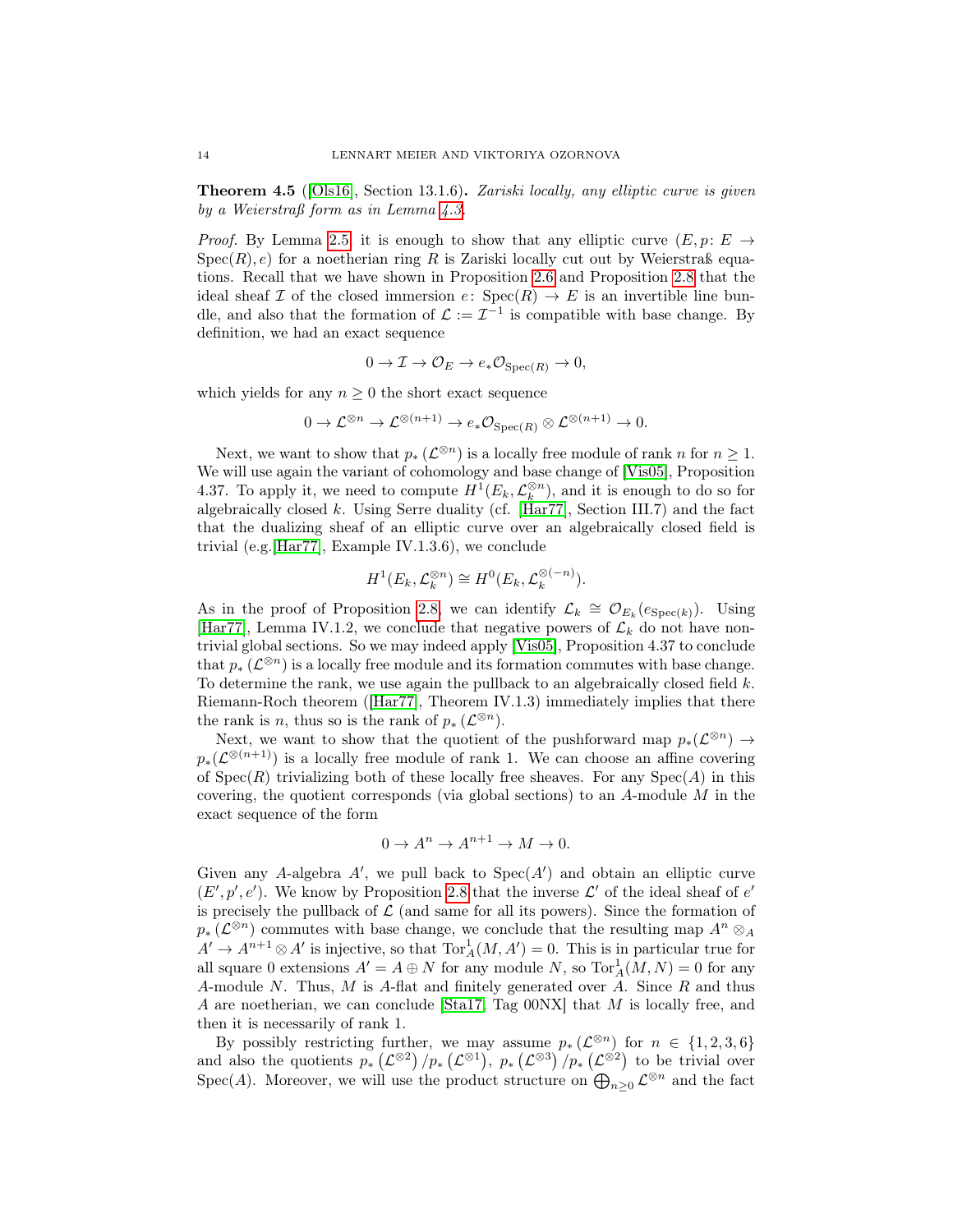that the maps  $\mathcal{L}^{\otimes n} \to \mathcal{L}^{\otimes (n+1)}$  exhibited above are compatible with multiplication. Fixing identifications, we may choose the basis 1 for

$$
A \cong \Gamma(\operatorname{Spec}(A), p_*\mathcal{L}) \cong \Gamma(E \times_{\operatorname{Spec}(R)} \operatorname{Spec}(A), \mathcal{L})
$$

(coming from  $\mathcal{O}_E \to \mathcal{L}$ ). Using freeness of the quotients, we can also choose bases 1, x and 1, x, y for the cases  $n = 2$  and  $n = 3$ , respectively. This defines the elements

$$
1, x, x^2, x^3, y, xy, y^2 \in \Gamma\left(\operatorname{Spec}(A), p_*\left(\mathcal{L}^{\otimes 6}\right)\right) \cong A^6.
$$

Note also that the situation is stable under base change. We will first argue that base change to any algebraically closed field  $k$  (and thus to any field, using faithful flatness) of the resulting map  $A^7 \stackrel{f}{\rightarrow} A^6$  is surjective. By [\[Har77\]](#page-16-4), proof of Proposition IV.4.6 (note that the characteristic assumption is not used at this point) and [\[Sil92\]](#page-16-12), proof of the Proposition III.3.1, we conclude that over  $k$ , any relation between the elements above has to be of the form

<span id="page-14-0"></span>(4.2) 
$$
\alpha_1 + \alpha_2 x + \alpha_3 y + \alpha_4 x^2 + \alpha_5 x y + \alpha_6 y^2 + \alpha_7 x^3 = 0
$$

with  $\alpha_6 \alpha_7 \neq 0$ , since otherwise every term would have a pole of different order at the point at  $\infty$ . (Note we are using the identification  $\mathcal{L}_k \cong \mathcal{O}_{E_k}(e_{\text{Spec}(k)})$  once again.) Over  $k$ , we know that the dimension of the kernel is at least one, but the above argument shows also it is precisely 1, since having two such relations would also imply one with  $\alpha_6 \alpha_7 = 0$ , and this relation is necessarily 0 then. Thus, over k this map is surjective. Using the fact that it is enough to check surjectivity for all localizations at prime ideals and Nakayama's lemma, we conclude that the map  $A^7 \rightarrow A^6$  is surjective.

Next, we want to conclude that a Weierstraß relation holds over A. We have a short exact sequence

$$
0 \to \text{Ker}(f) \to A^7 \xrightarrow{f} A^6 \to 0,
$$

which remains exact after tensoring with any A-algebra since the last term is free. Since we now that the kernel is non-trivial over algebraically closed fields, we conclude that it is non-trivial and we have a relation of the form [\(4.2\)](#page-14-0). Moreover, since  $\alpha_6$  and  $\alpha_7$  are units after base change to every field, they are units in A. We may immediately divide by  $\alpha_7$  and so assume that  $\alpha_7 = 1$ .

We want to embed  $E_A := E \times_{Spec(R)} Spec(A) \to \mathbb{P}^2_A$  using the map given by the sections  $x, y, 1$ . This map is a closed immersion if we base-change from A to any algebraically closed field [\[Har77\]](#page-16-4), Example IV.3.3.3, or [\[Sil92\]](#page-16-12), Proposition III.3.1. We use Lemma [4.4](#page-12-0) to conclude that thus the corresponding map  $E \times_{\text{Spec}(R)}$  $Spec(A) \to \mathbb{P}^2_A$  is also a closed immersion.

Consider the homogeneous variant of [\(4.2\)](#page-14-0), namely the polynomial

$$
F = \alpha_1 Z^3 + \alpha_2 X Z^2 + \alpha_3 Y Z^2 + \alpha_4 X^2 Z + \alpha_5 X Y Z + \alpha_6 Y^2 Z + X^3 \in A[X, Y, Z].
$$

Using the automorphism  $Z \mapsto \alpha_6^{-1} Z$  of  $\mathbb{P}^2_A$ , we may assume  $\alpha_6 = 1$ . Unpacking the construction of the proof of Theorem II.7.1 in [\[Har77\]](#page-16-4) on the affine parts and keeping track of trivializations of  $\mathcal{L}^{\otimes k}$ , one can check that the map defined in the sense of the aforementioned theorem by the sections  $x, y, 1$  in  $\Gamma(E_A, \mathcal{L}^{\otimes 3}) = \Gamma(\text{Spec } A, p_* \mathcal{L}^{\otimes 3})$ factors through the closed subscheme

$$
V_{+}(F) := \text{Proj}\,(A[X,Y,Z]/(F))
$$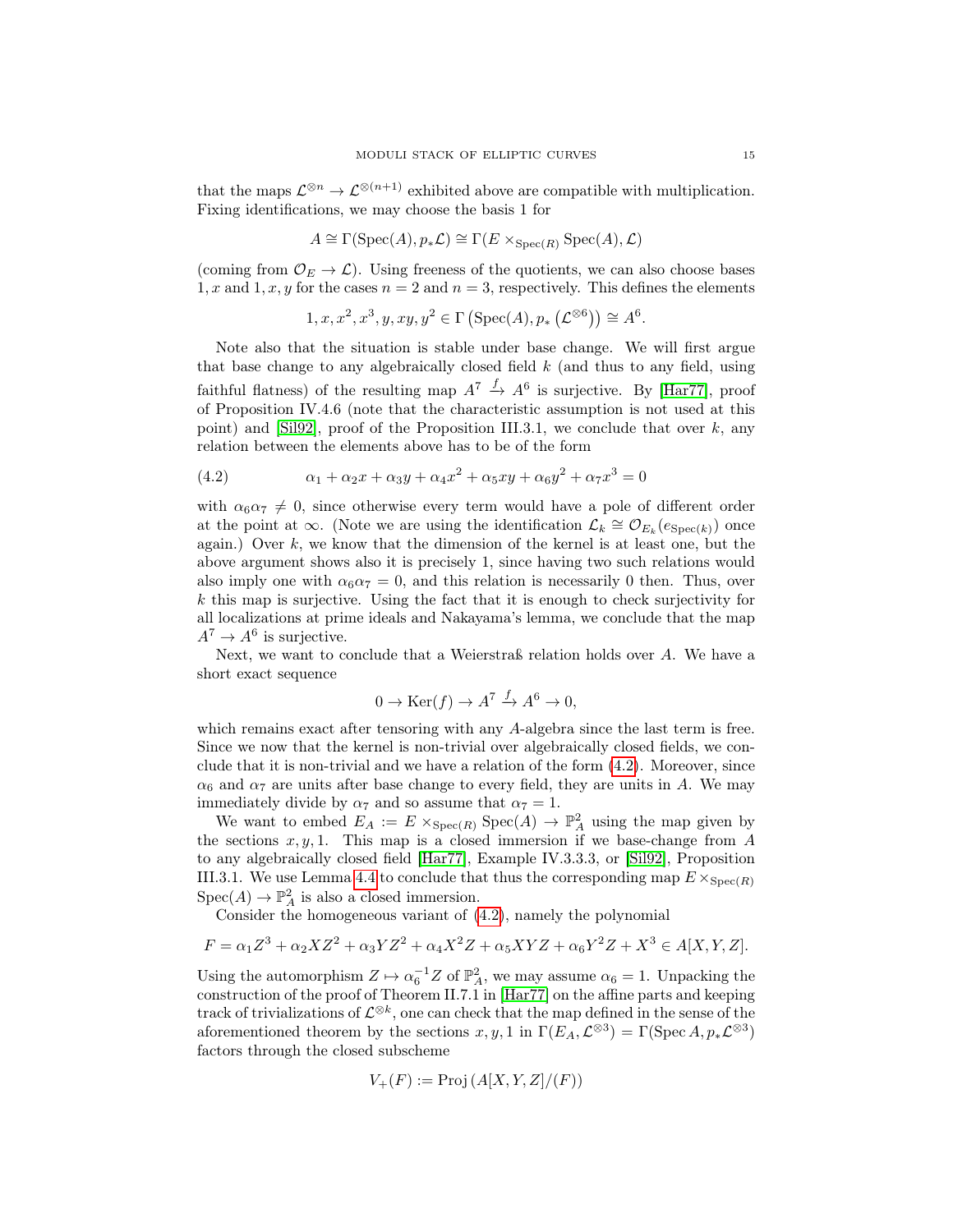of  $\mathbb{P}^2_A$  (cf. [\[Sta17,](#page-16-6) Tag 01QP]), and the map to this subscheme is a closed immersion j again. Our goal is to show that the resulting map  $E_A \to V_+(F)$  is an isomorphism of schemes over Spec A.

To do so, we need to show that the corresponding ideal sheaf  $J$  vanishes; recall that it is defined as the kernel

$$
0 \to \mathcal{J} \to \mathcal{O}_{V_+(F)} \to j_* \mathcal{O}_{E_A} \to 0.
$$

Once again we exploit that, if we base-change the whole situation to an algebraically closed field k, the pullback  $\mathcal{J}_k$  of  $\mathcal J$  to  $V_+(F_k)$  vanishes. Indeed, if we pull back the exact sequence along a morphism  $\mathbb{P}_k^2 \to \mathbb{P}_A^2$  induced by a morphism  $\text{Spec } k \to$ Spec A, the sequence remains exact since  $j_*\mathcal{O}_{E_A}$  is flat over Spec A. (We then check the exactness in an affine cover.) Moreover, we can use cohomology and base change for affine maps ([\[Sta17,](#page-16-6) Tag 02KG]) to conclude that the pulled back exact sequence is of the form

$$
0 \to \mathcal{J}_k \to \mathcal{O}_{V_+(F_k)} \to (j_k)_*\mathcal{O}_{E_k} \to 0.
$$

Since  $j_k$  is by construction the closed immersion defined by the sections  $x, y, 1$  of  $\mathcal{L}_k^{\otimes 3}$  now over k, it is an isomorphism as shown in [\[Sil92\]](#page-16-12), Proposition 3.1(a). So if we restrict the original exact sequence to standard opens on  $\mathbb{P}^2_A$ , we in each case get a corresponding sequence of A-modules

$$
0 \to J \to S \to N \to 0,
$$

where we in addition know that  $S$  is a finitely generated  $A$ -algebra, thus in particular a noetherian ring. Moreover, after tensoring with  $k$  for any ring homomorphism  $A \to k$  to an algebraically closed field k, we have deduced  $J \otimes_A k = 0$ . Then also  $J \otimes_A k = 0$  holds for any ring homomorphism  $A \to k$  into any field k. Now given a ring homomorphism  $S \to K$  to some field K, we obtain by composition with the structure morphism  $A \to S$  a map  $A \to K$ , and in particular, the tensor product  $J \otimes_S K$  is a quotient of  $J \otimes_A K$  and thus 0 itself. This applies in particular to  $K = S_p / \mathfrak{p} S_p$  for all prime ideals  $\mathfrak{p} \subset S$ . Since S is noetherian, we know that J is finitely generated as S-module so we can apply Nakayama's Lemma to conclude  $J=0.$ 

So we have shown that we obtain an isomorphism over Spec A from  $E_A$  to  $V_+(F)$ . In particular, by the second statement of Lemma [4.3,](#page-11-0) we know that the discriminant  $\Delta$  of the Weierstraß equation [\(4.2\)](#page-14-0) (or its homogeneous version) is invertible in A. To make the isomorphism into an isomorphism of elliptic curves, we need it to respect the sections. Recall that the section of  $V_{+}(F)$  is given by "[0 : 1 : 0]", meaning a map from  $Spec(A)$  to  $D_+(Y) \subset V_+(F)$  given via

$$
A[X, Z]/(F(Y = 1)) \to A
$$
  

$$
X \to 0,
$$
  

$$
Z \to 0.
$$

We want to show that for any point  $\mathfrak{p} \in \mathrm{Spec}\,A$ , the stalks of the sections x and 1 lie in  $\mathfrak{m}_{e(\mathfrak{p})}\mathcal{L}_{e(\mathfrak{p})}^{\otimes 3}$ . Since  $x, y, 1$  are a basis of global sections of  $\mathcal{L}^{\otimes 3}$ , we then may conclude that

$$
\mathrm{im}(e) \subseteq (E_A)_y := \{ P \in E_A | y_P \notin \mathfrak{m}_P \mathcal{L}_P^{\otimes 3} \},
$$

Then we will show that on this affine subscheme, the isomorphism  $E_A \to V_+(F)$ sends the section e precisely to " $[0:1:0]$ " (cf. Theorem II.7.1 and Proposition II.7.2 of [\[Har77\]](#page-16-4)).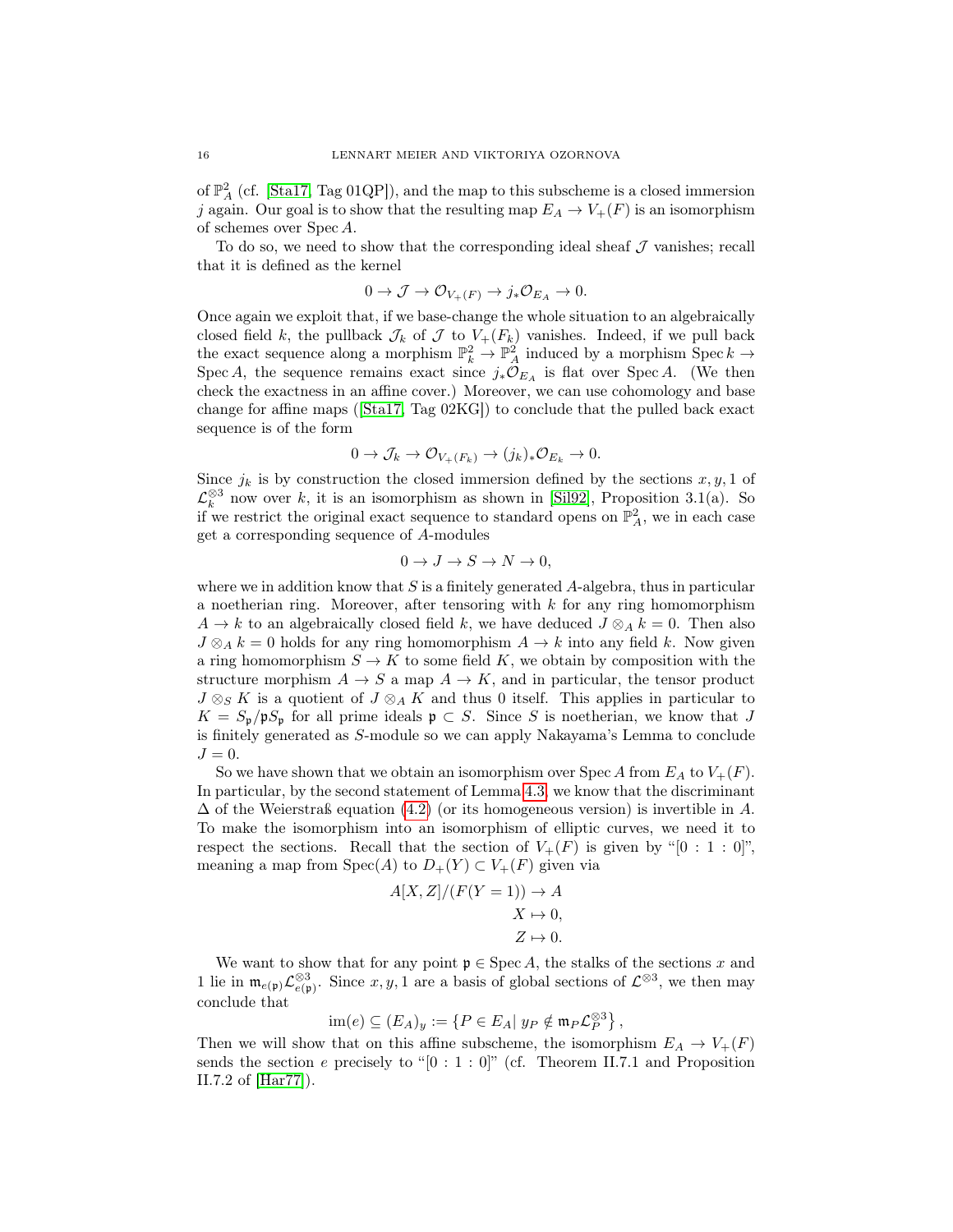For the behaviour the sections  $x$  and 1, consider once again the exact sequence

$$
0 \to \mathcal{I}_A \to \mathcal{O}_{E_A} \to e_*\mathcal{O}_{\mathrm{Spec}(A)} \to 0.
$$

Recall that both 1, x are images of global sections of  $\mathcal{L}^{\otimes 2}$  under the map

$$
\mathcal{L}^{\otimes 2} \cong \mathcal{I} \otimes \mathcal{L}^{\otimes 3} \to \mathcal{O}_{E_A} \otimes \mathcal{L}^{\otimes 3}.
$$

For a point  $\mathfrak{p} \in \text{Spec } A$ , we have  $(e_* \mathcal{O}_{\text{Spec}(A)})_{e(\mathfrak{p})} \cong A_{\mathfrak{p}} \neq 0$ , so that  $\mathcal{I}_{e(\mathfrak{p})} \subseteq \mathfrak{m}_{e(\mathfrak{p})}$ and thus the section e goes into  $(E_A)_y$ .

According to Proposition II.7.2, [\[Har77\]](#page-16-4), the open subscheme  $(E_A)_y$  is affine, say Spec B. Then the restriction  $\mathcal{I}_A|_{\text{Spec }B}$  corresponds to an ideal  $I_B \subset B$  such that  $B/I_B \cong A$ , and the projection is inducing e. Since the restrictions of x, 1 are in  $\mathcal{I}\otimes\mathcal{L}^{\otimes3}$ , this implies that sections  $\frac{x}{y}, \frac{1}{y}$  correspond to elements of  $I_B\subset B$  and thus are mapped to  $0$  in  $A$ , making the diagram of sections commute. This completes the proof.  $\Box$ 

**Remark 4.6.** The actual proof that local Weierstrass equations imply that  $\mathcal{M}_{ell}$  is algebraic will be added later.

### <span id="page-16-0"></span>**REFERENCES**

- <span id="page-16-2"></span>[DR73] P. Deligne and M. Rapoport, Les schémas de modules de courbes elliptiques, Modular functions of one variable, II (Proc. Internat. Summer School, Univ. Antwerp, Antwerp, 1972), Springer, Berlin, 1973, pp. 143–316. Lecture Notes in Math., Vol. 349. MR 0337993
- <span id="page-16-8"></span>[FGI+05] Barbara Fantechi, Lothar Göttsche, Luc Illusie, Steven L. Kleiman, Nitin Nitsure, and Angelo Vistoli, Fundamental algebraic geometry, Mathematical Surveys and Monographs, vol. 123, American Mathematical Society, Providence, RI, 2005, Grothendieck's FGA explained. MR 2222646
- <span id="page-16-10"></span>[Gro63] Alexander Grothendieck, Éléments de géométrie algébrique (rédigés avec la collaboration de Jean Dieudonné): III. Étude cohomologique des faisceaux cohérents, seconde partie, Publications Mathématiques de l'IHÉS 17 (1963), 5–91.
- <span id="page-16-5"></span>[Gro67] A. Grothendieck, Éléments de géométrie algébrique. IV. Étude locale des schémas et des morphismes de schémas , Inst. Hautes Études Sci. Publ. Math. (1967), no. 32, 361. MR 0238860
- <span id="page-16-7"></span>[GW10] Ulrich Görtz and Torsten Wedhorn, Algebraic geometry I, Advanced Lectures in Mathematics, Vieweg + Teubner, Wiesbaden, 2010, Schemes with examples and exercises. MR 2675155
- <span id="page-16-4"></span>[Har77] Robin Hartshorne, Algebraic geometry, Springer-Verlag, New York, 1977, Graduate Texts in Mathematics, No. 52. MR 0463157 (57 #3116)
- <span id="page-16-1"></span>[KM85] Nicholas M. Katz and Barry Mazur, Arithmetic moduli of elliptic curves, Annals of Mathematics Studies, vol. 108, Princeton University Press, Princeton, NJ, 1985. MR 772569
- <span id="page-16-11"></span>[Liu02] Qing Liu, Algebraic geometry and arithmetic curves, Oxford Graduate Texts in Mathematics, vol. 6, Oxford University Press, Oxford, 2002, Translated from the French by Reinie Erné, Oxford Science Publications. MR 1917232
- <span id="page-16-3"></span>[Ols16] Martin Olsson, Algebraic spaces and stacks, American Mathematical Society Colloquium Publications, vol. 62, American Mathematical Society, Providence, RI, 2016. MR 3495343
- <span id="page-16-9"></span>[Oss] Brian Osserman, Notes on cohomology and base change, [https://www.math.ucdavis.](https://www.math.ucdavis.edu/~osserman/math/cohom-base-change.pdf) [edu/~osserman/math/cohom-base-change.pdf](https://www.math.ucdavis.edu/~osserman/math/cohom-base-change.pdf).
- <span id="page-16-12"></span>[Sil92] Joseph H. Silverman, The arithmetic of elliptic curves, Graduate Texts in Mathematics, vol. 106, Springer-Verlag, New York, 1992, Corrected reprint of the 1986 original. MR 1329092
- <span id="page-16-6"></span>[Sta17] The Stacks Project Authors, Stacks Project, <http://stacks.math.columbia.edu>, 2017.